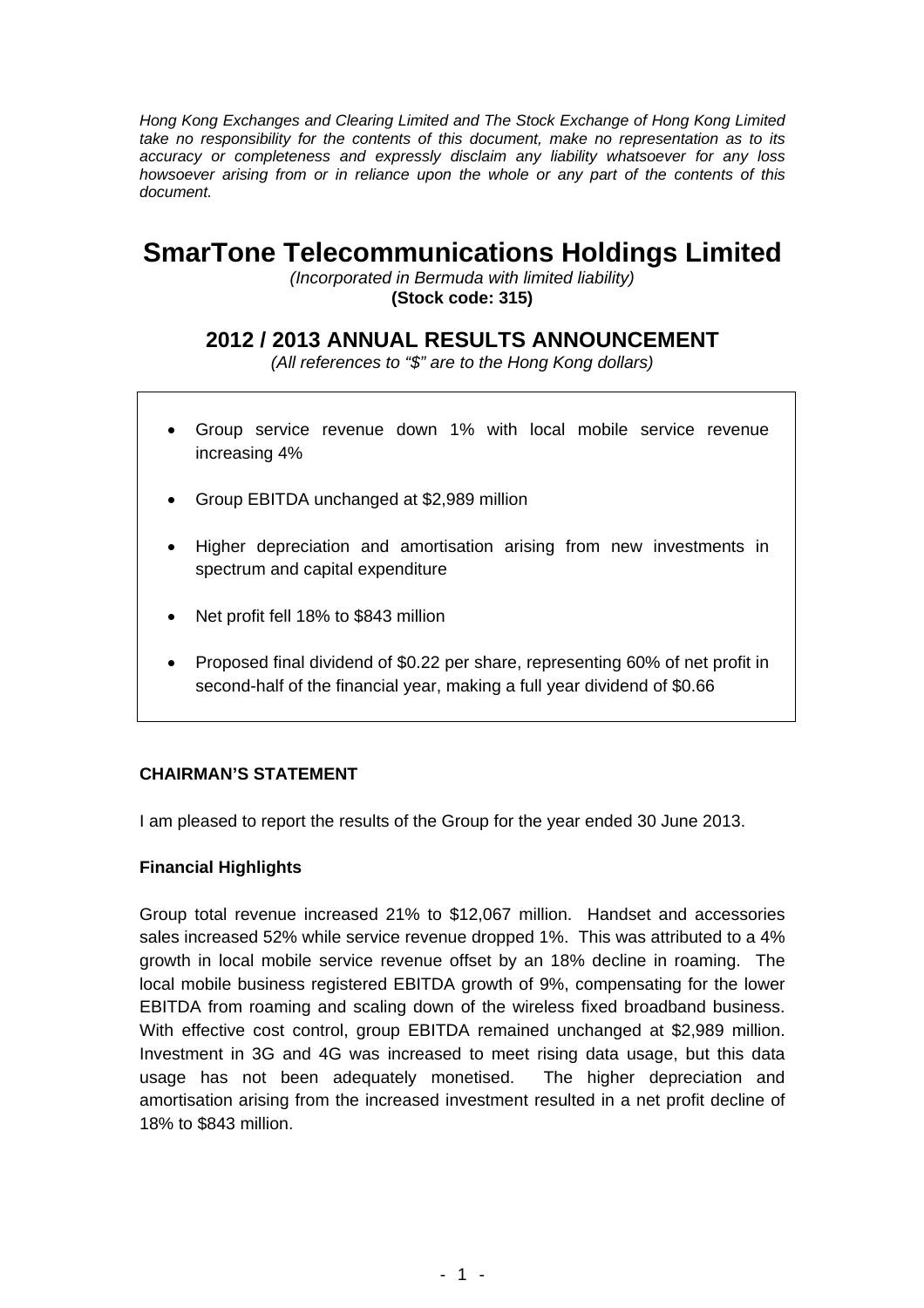### **Dividend**

Your Board proposes a final dividend of 22 cents per share, representing 60% of net profit in the second-half of the financial year. Together with the interim dividend of 44 cents, full year dividend amounts to 66 cents per share. In light of regulatory and market uncertainties, the Company will reduce its dividend payout ratio in future to 60% to help maintain a prudent gearing level. Shareholders will have the option to receive new and fully paid shares in lieu of cash under a scrip dividend scheme.

### **Business Review**

Hong Kong local mobile service revenue grew 4%, reflecting increased revenues from both 3G speed-capped plans and higher tier plans. Revenue growth of high tier plans can be attributed to a modest rise in related ARPU. The 3G speed-capped plan is revenue accretive with 60% of subscribers being new customers and 20% customers upgrading from lower priced plans.

Hong Kong customer numbers grew 11% to 1.82 million, reflecting a 13% increase in mobile customer numbers and partly offset by a decline in wireless fixed broadband customers. The Company's 3G speed-capped plan, created to serve previously untapped customer segments, has increased our market share. Postpaid mobile churn rate improved further from 1.4% to 1.0%. Reflecting a reduction in roaming and dilution from the 3G speed-capped plan, fully blended ARPU declined 5% to \$262.

SmarTone has long believed the power of differentiation and has striven to stand out in terms of proprietary services, network performance and customer care. In the year under review it has brought a number of services and apps to market, each offering distinctive propositions and benefits designed to appeal to selected customer segments. These proprietary services and apps have increased revenue and customer loyalty.

Leadership in network performance was further consolidated by the Company through improving the quality, coverage and speed of its 3G and 4G networks. The 1800MHz 4G service launched in the year under review provides customers with territory-wide coverage and superior in-building penetration. The Company acquired 2600MHz spectrum, which will be rolled out at high traffic locations in due course to expand 4G network capacity in those areas. In parallel, the Company has accelerated the migration of 2G customers to 3G and 4G networks to free up spectrum for further re-farming. All these initiatives reflect the Company's focus on constantly improving its customers' mobile broadband experience.

The Company has continued to improve on all aspects of the customer experience, from online, to hotline and in stores. SmarTone has recently been recognised as the city's preferred mobile telecom provider in public polls run by a leading weekly magazine and a widely-followed Internet forum in Hong Kong.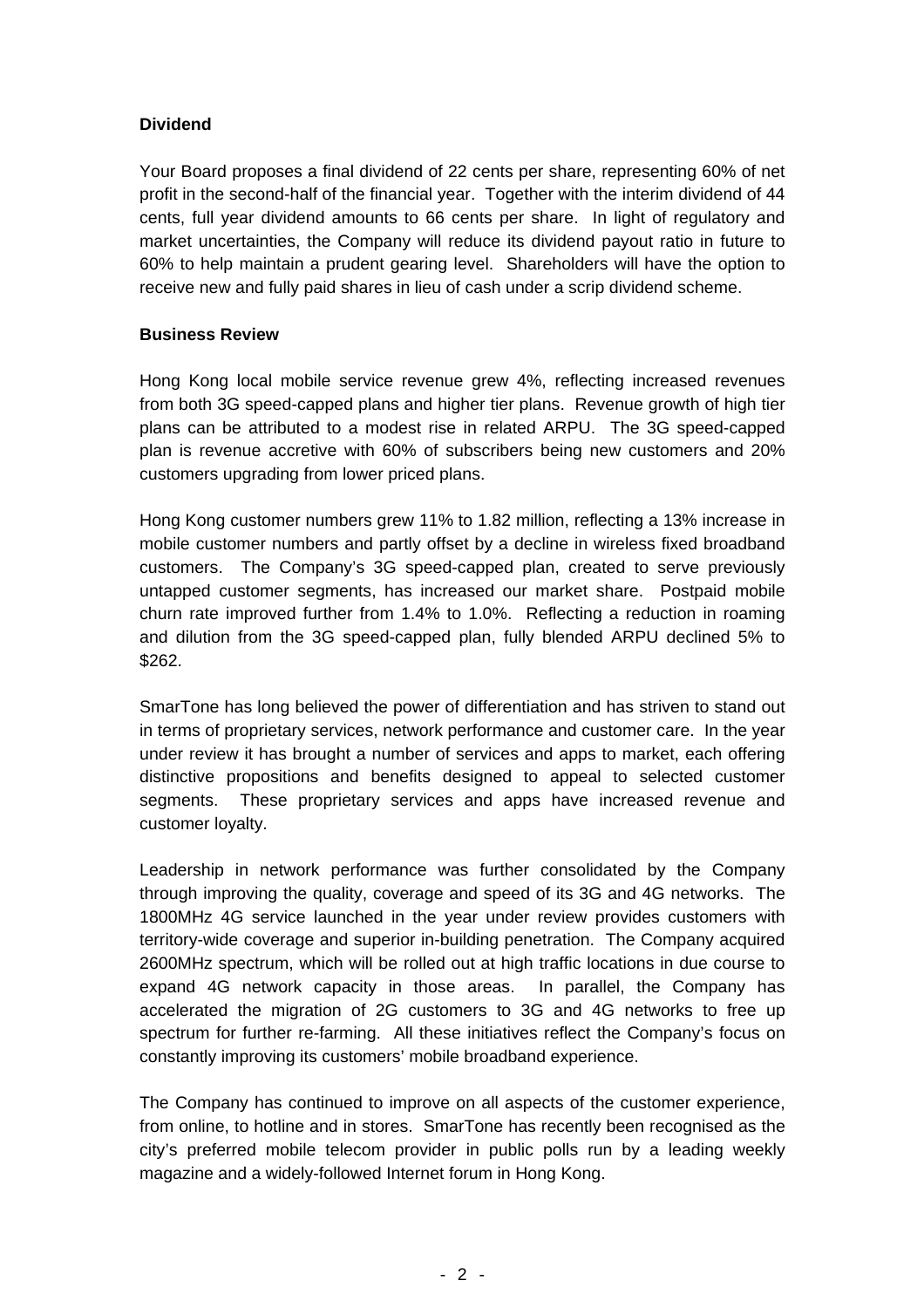Data usage has continued to rise inexorably as consumers use more applications on smart mobile devices. The Company has invested heavily in both 3G and 4G to meet these demands. Investment, combined with other cost pressures, has affected profitability.

In Macau, local service revenues were stable but overall performance was adversely impacted by roaming revenue decline.

### **Prospects**

The industry continues to face challenges in adequately monetising increasing data usage as we invest heavily in 3G and 4G. The Government's proposed 3G spectrum renewal policy is likely to further increase spectrum fees, capital expenditures and operating expenses. The Company will conserve cash by reducing the dividend payout ratio to 60%, to ensure it has the financial resources to make the investment required to support the increasing data usage and improve network performance.

The Company maintained its EBITDA despite strong competition and rising cost pressures. The Company's business strategy of focusing on offering customers the highest level of service has proven effective. Its powerful network, exclusive apps and outstanding customer care stand it in good stead to capture opportunities in the future.

### **Appreciation**

During the year under review, Mrs. Ip Yeung See-ming, Christine was appointed as Independent Non-Executive Director and Mr. Yung Wing-chung resigned as Non-Executive Director of your Company. I would like to welcome Mrs. Ip to the Board and thank Mr. Yung for his valuable contributions to the Group over the past years.

I would also like to take this opportunity to express my gratitude to our customers and shareholders for their continuing support, my fellow directors for their guidance as well as our staff for their dedication and hard work.

> **Kwok Ping-luen, Raymond**  *Chairman*

Hong Kong, 11 September 2013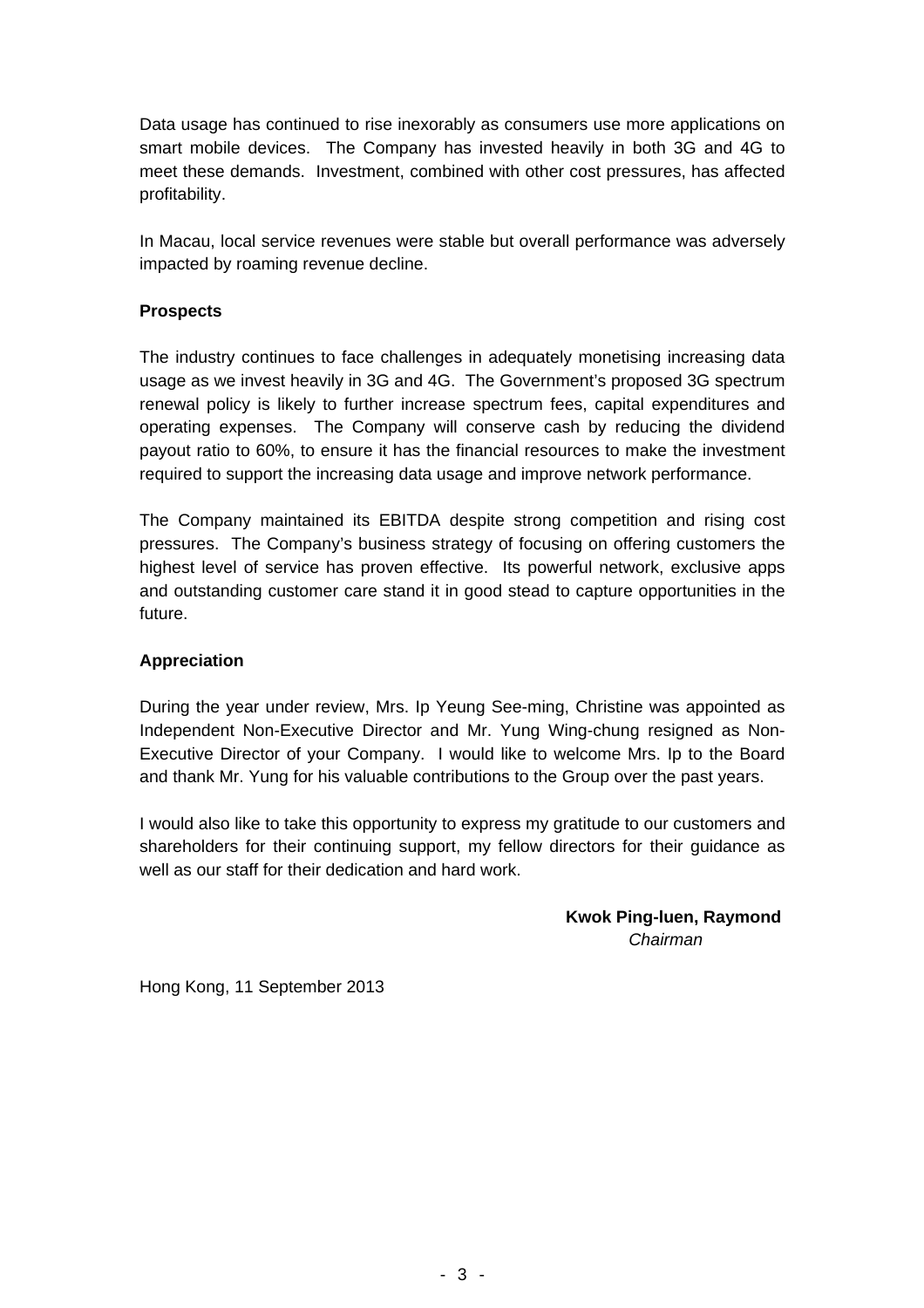### **MANAGEMENT DISCUSSION AND ANALYSIS**

### **Review of financial results**

The Group's service revenue fell marginally by 1% to \$5,657 million (2011/12: \$5,723 million) affected by a weak roaming business and the scaling down of wireless fixed broadband business. EBITDA remained broadly stable at \$2,989 million (2011/12: \$2,992 million). Excluding both roaming and wireless fixed broadband, the Group's local mobile business reported steady growth, with revenue and EBITDA growth at 4% and 9% respectively. Profit attributable to equity holders of the Company decreased by 18% to \$843 million (2011/12: \$1,023 million) as depreciation and amortisation was higher amid heavy investments in spectrum and network infrastructure.

Revenues rose by \$2,115 million or 21% to \$12,067 million (2011/12: \$9,952 million).

 The Group's service revenue fell by \$66 million or 1% to \$5,657 million (2011/12: \$5,723 million) due to decline in roaming revenue and the scaling down of wireless fixed broadband business, which was partly offset by a 4% growth in local mobile service revenue.

The Group achieved an 11% year-on-year growth in its Hong Kong customer base, reflecting a 13% growth in mobile customer numbers partly offset by a reduction in wireless fixed broadband customers. Fully blended ARPU decreased by 5% to \$262 (2011/12: \$277) amidst the decline in roaming revenue and dilution from our 3G speed-capped plan.

 Handset and accessory sales rose by \$2,181 million or 52% to \$6,410 million (2011/12: \$4,229 million) driven by popularity of smart devices. Both sales volume and average unit selling price increased.

Cost of inventories sold rose by \$2,025 million or 48% to \$6,214 million (2011/12: \$4,189 million) broadly in line with the increase in handset and accessory sales.

Staff costs grew by \$53 million or 8% to \$698 million (2011/12: \$645 million) driven by increase in headcount and annual salary adjustment.

Other operating expenses rose by \$39 million or 2% to \$2,165 million (2011/12: \$2,126 million). Higher network operating costs, rental and utilities and general administrative expenses were partly offset by lower cost of services provided, and sales and marketing expenses.

Depreciation and gain or loss on disposal increased by \$52 million or 10% to \$567 million (2011/12: \$515 million). Handset subsidy amortisation rose by \$119 million or 12% to \$1,142 million (2011/12: \$1,023 million) as a result of increase in customer acquisitions and retentions using subsidised smartphone devices during first half of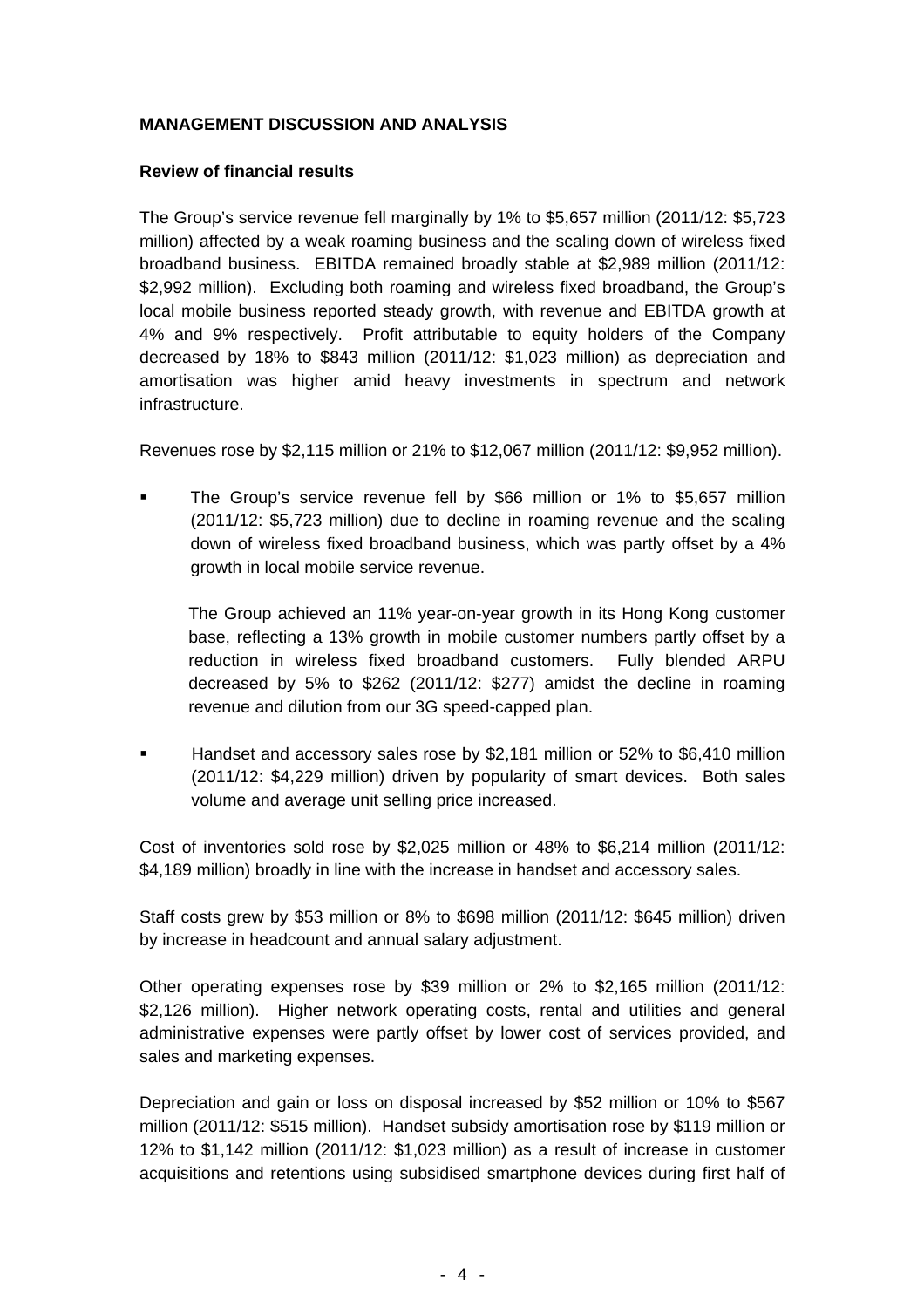the financial year. Mobile licence fee amortisation rose by \$52 million or 57% to \$144 million (2011/12: \$92 million) mainly due to the full 12 month impact of the amortisation charge of licence fee for 850MHz radio spectrum which commence amortisation in May 2012.

Finance income fell by \$8 million to \$19 million (2011/12: \$27 million) due to lower return on surplus fund. Finance costs rose by \$5 million to \$140 million (2011/12: \$135 million). Increase in interest on bank and other borrowings of \$22 million was partly offset by lower bank charges for credit card instalment of handset bundle subscriptions and accretion expenses on mobile licence fee liabilities.

Income tax expense amounted to \$167 million (2011/12: \$212 million).

Macau operations reported an operating profit of \$23 million (2011/12: \$72 million) amid lower contribution from roaming business.

### **Capital structure, liquidity and financial resources**

During the year under review, the Group was financed by share capital, internally generated funds and external borrowings. As at 30 June 2013, the Group recorded share capital of \$104 million, total equity of \$3,048 million and total borrowings of \$2,595 million.

The Group increased long-term borrowings, tenor range from 5 to 10 years, to take advantage of the historically low US Treasury yields during the year under review. These borrowings provided the Group with the flexibility for future investment in spectrum and network infrastructure at low funding costs.

As at 30 June 2013, the Group had cash and bank balances (including pledged bank deposits and short-term bank deposits) amounted to \$2,510 million (30 June 2012: \$1,334 million). The Group had bank and other borrowings of \$2,595 million as at 30 June 2013 (30 June 2012: \$66 million), of which 78% were denominated in United States dollars and were arranged on a fixed rate basis. Net debt, after deducting cash and bank balances, amounted to \$85 million as at 30 June 2013 (30 June 2012: net cash of \$1,268 million). The gearing ratio, calculated by dividing net debt with total equity, was 3% as at 30 June 2013.

The Group had net cash generated from operating activities and interest received amounted to \$2,658 million and \$11 million respectively during the year ended 30 June 2013. The Group's major outflows of funds during the year were payments for additions of handset subsidies, purchase of fixed assets, mobile licence fees and dividends.

The directors are of the opinion that the Group can fund its capital expenditures and working capital requirements for the financial year ending 30 June 2014 with internal cash resources and available banking facilities.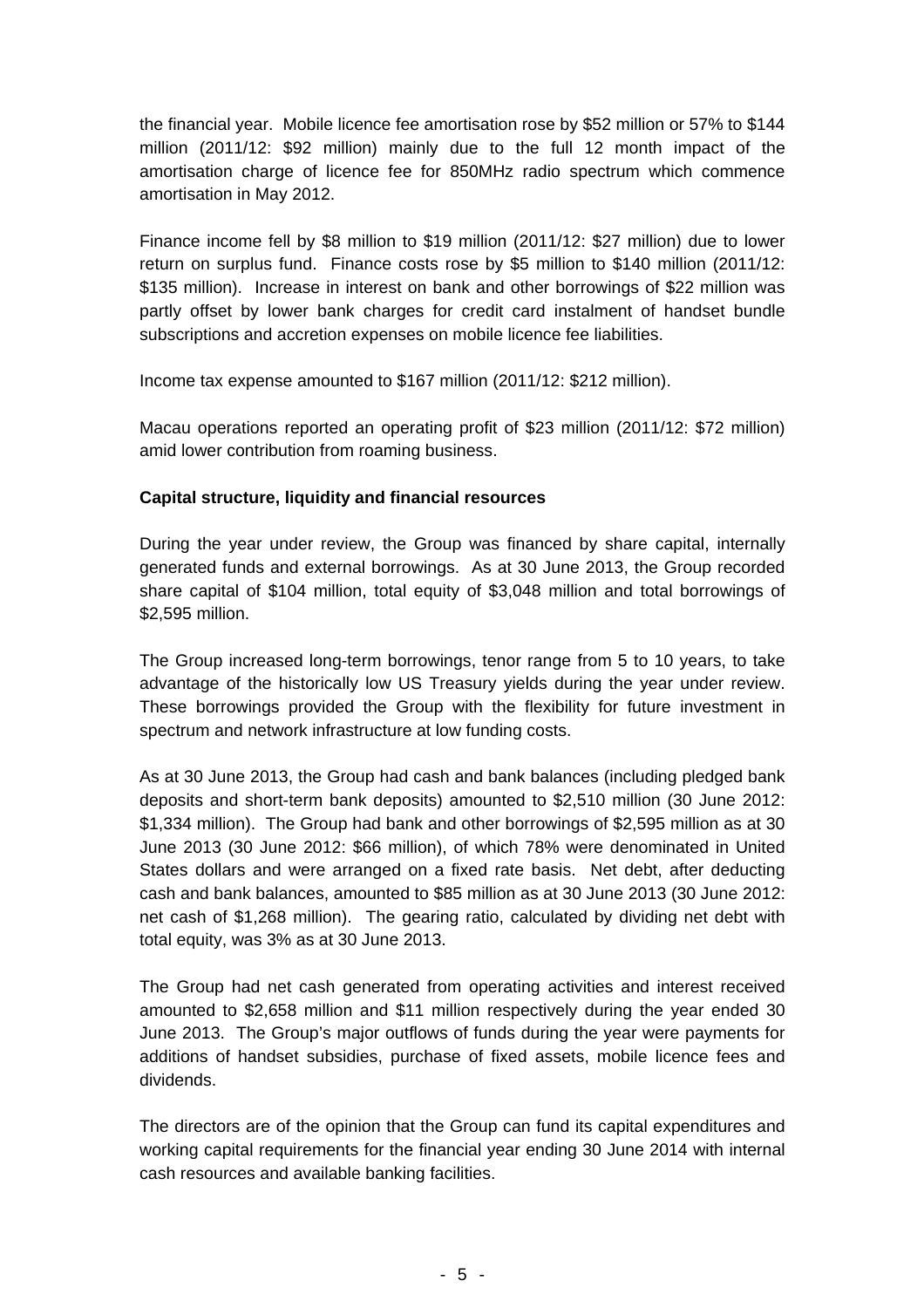### **Treasury policy**

The Group invests its surplus funds in accordance with a treasury policy approved from time to time by the board of directors. Surplus funds are placed in bank deposits or invested in investment grade debt securities. Bank deposits are predominantly maintained in Hong Kong dollars, United States dollars and Renminbi. Investments in debt securities are denominated in Hong Kong dollar, United States dollar or Renminbi, and having a maximum maturity of three years. The Group's policy is to hold its investments in debt securities until maturity.

The Group is required to arrange for banks to issue performance bonds and letter of credit on its behalf. The Group may partially or fully collateralise such instruments by bank deposits to lower the issuance costs.

### **Charges on assets**

As at 30 June 2013, certain bank deposits of the Group, in aggregate amount of \$6 million (30 June 2012: \$9 million), were pledged for securing guarantees issued by the banks. In addition, certain Hong Kong dollars denominated bank borrowings are secured by certain assets of the Group and the carrying amount of the pledged assets amounted to \$90 million (30 June 2012: \$92 million) as at 30 June 2013.

#### **Interest rate exposure**

The Group is exposed to interest rate changes that affect bank borrowings denominated in Hong Kong dollars which accounted for 22% of the Group's total borrowings at 30 June 2013. The Group does not currently undertake any interest rate hedging.

### **Functional currency and foreign exchange exposure**

The functional currency of the Company is the Hong Kong dollar. The Group is exposed to other currency movements, principally in terms of certain trade receivables, trade payables, bank deposits, bank and other borrowings denominated in United States dollars and Renminbi. The Group does not currently undertake any foreign exchange hedging.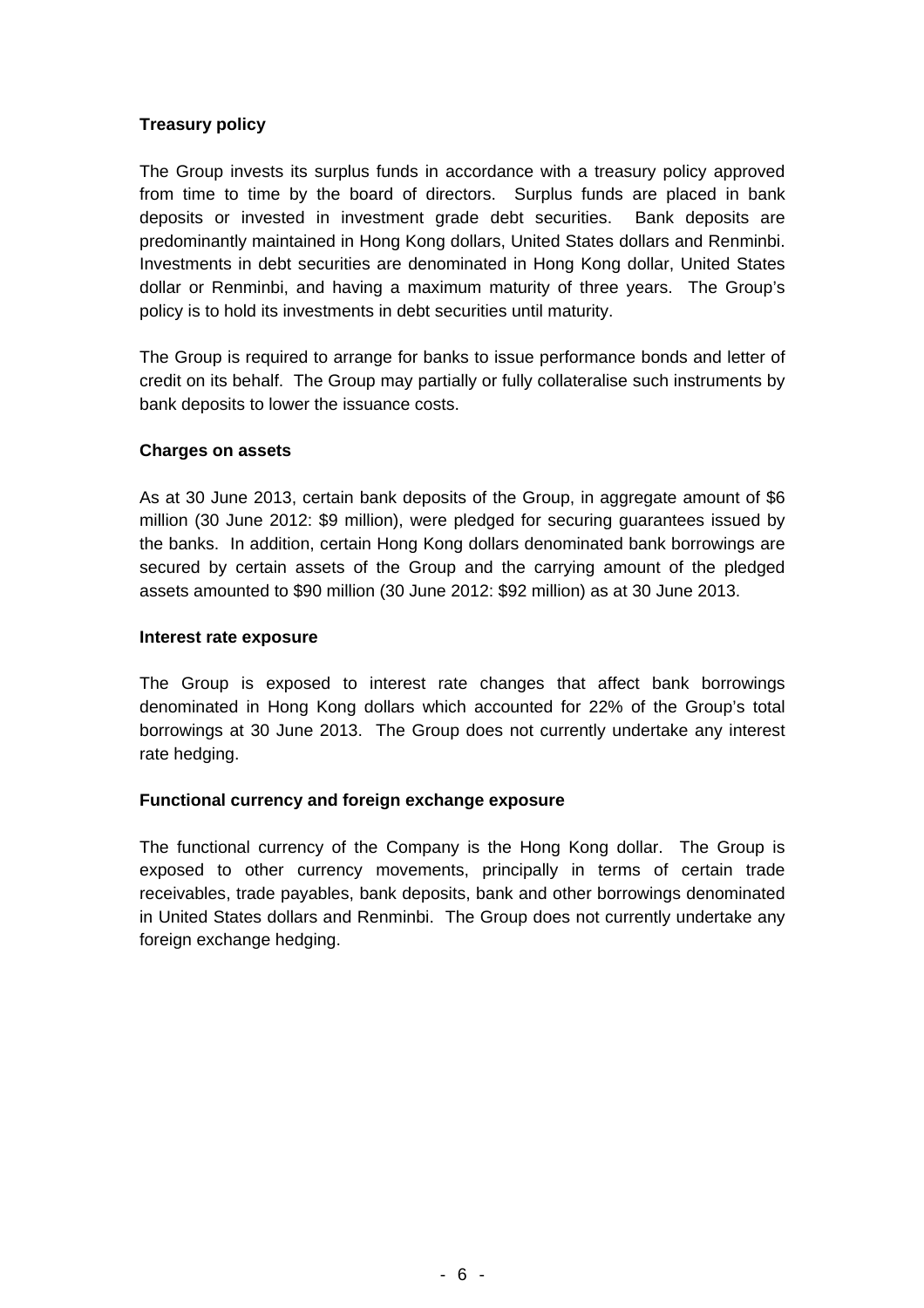### **Contingent liabilities**

### *Performance bonds*

Certain banks, on the Group's behalf, had issued performance bonds to the telecommunications authorities of Hong Kong and Macau in respect of obligations under mobile licences issued by those authorities. The total amount outstanding as at 30 June 2013 under these performance bonds was \$648 million (30 June 2012: \$709 million).

### **Employees and share option scheme**

The Group had 2,184 full-time employees as at 30 June 2013 (30 June 2012: 2,116), with the majority of them based in Hong Kong. Total staff costs were \$698 million for the year ended 30 June 2013 (2011/12: \$645 million).

Employees receive a remuneration package consisting of basic salary, bonus and other benefits. Bonus payments are discretionary and depend, inter-alia, on both the Group's performance and the individual employee's performance. Benefits include retirement schemes, medical and dental care insurance. Employees are provided with both internal and external training appropriate to each individual's requirements.

The Group has share option schemes under which the Company may grant options to participants, including directors and employees, to subscribe for shares of the Company. During the year under review, no new share options were granted; 607,000 share options were exercised; and 650,000 share options were cancelled or lapsed. 33,240,500 (30 June 2012: 34,497,500) share options were outstanding as at 30 June 2013.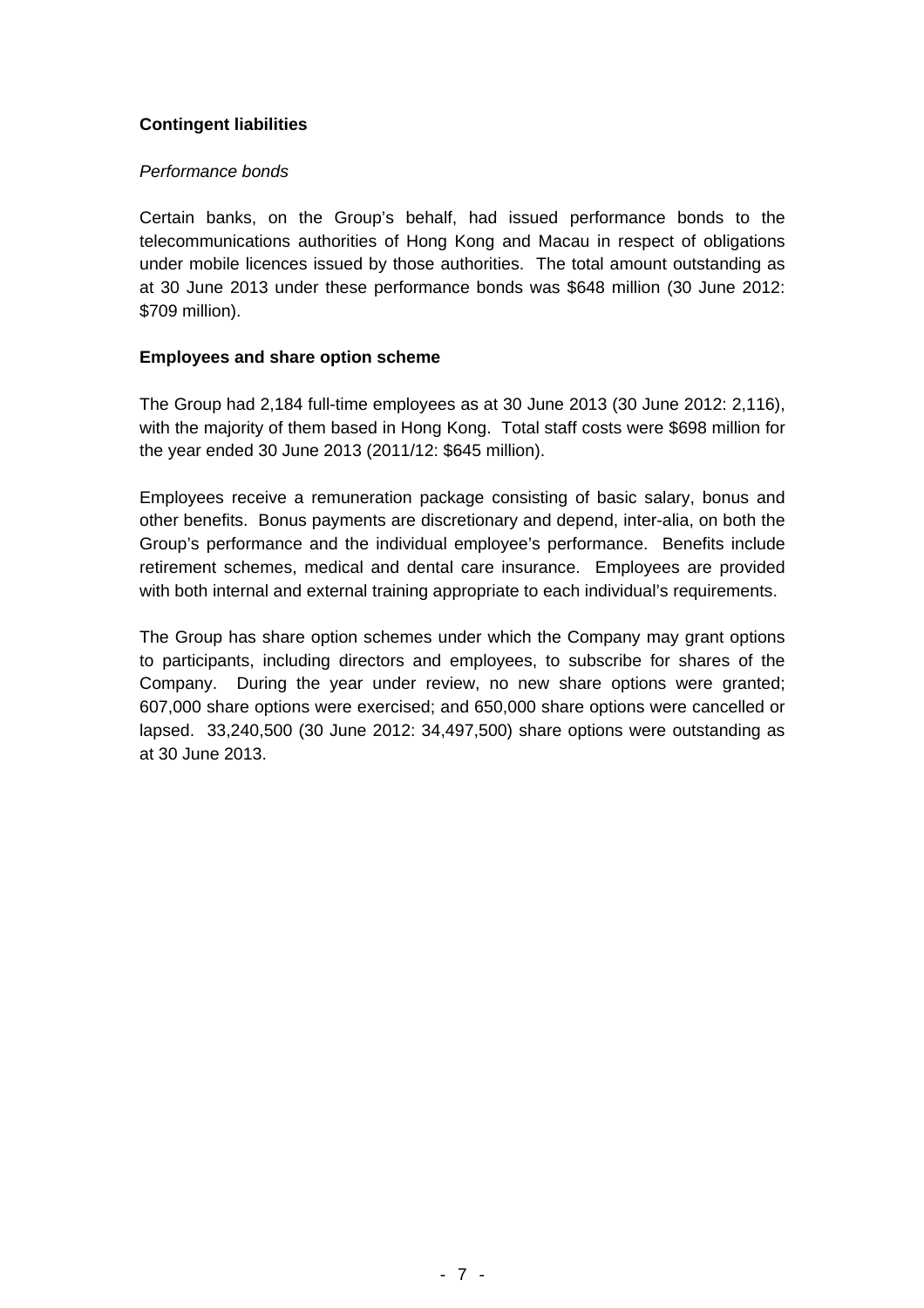#### **RESULTS**

The Board of Directors of SmarTone Telecommunications Holdings Limited (the "Company") is pleased to present the consolidated profit and loss account and consolidated statement of comprehensive income for the year ended 30 June 2013 and the consolidated balance sheet as at 30 June 2013 of the Company and its subsidiaries (the "Group"), along with selected explanatory notes.

### **Consolidated Profit and Loss Account**

For the year ended 30 June 2013

|                                                                                 | <b>Note</b> | 2013<br>\$000 | 2012<br>\$000 |
|---------------------------------------------------------------------------------|-------------|---------------|---------------|
| Service revenue                                                                 |             | 5,656,675     | 5,723,166     |
| Handset and accessory sales                                                     |             | 6,409,857     | 4,228,973     |
| Revenues                                                                        | 4           | 12,066,532    | 9,952,139     |
| Cost of inventories sold                                                        |             | (6, 214, 378) | (4, 189, 220) |
| Staff costs                                                                     |             | (698, 347)    | (645, 473)    |
| Other operating expenses                                                        |             | (2, 164, 598) | (2, 125, 833) |
| Depreciation, amortisation and gain/loss on<br>disposal                         |             | (1,852,975)   | (1,630,097)   |
| Operating profit                                                                |             | 1,136,234     | 1,361,516     |
| Finance income                                                                  | 5           | 18,692        | 26,529        |
| Finance costs                                                                   | 6           | (139, 547)    | (135, 138)    |
| Profit before income tax                                                        | 7           | 1,015,379     | 1,252,907     |
| Income tax expense                                                              | 8           | (166, 957)    | (212, 212)    |
| Profit after income tax                                                         |             | 848,422       | 1,040,695     |
| Attributable to                                                                 |             |               |               |
| Equity holders of the Company                                                   |             | 843,186       | 1,022,880     |
| Non-controlling interests                                                       |             | 5,236         | 17,815        |
|                                                                                 |             | 848,422       | 1,040,695     |
| Earnings per share for profit attributable to the                               |             |               |               |
| equity holders of the Company during the year<br>(expressed in cents per share) | 9           |               |               |
| <b>Basic</b>                                                                    |             | 81.3          | 99.2          |
| <b>Diluted</b>                                                                  |             | 81.0          | 98.9          |
|                                                                                 |             |               |               |
| Dividends<br>Interim dividend paid                                              | 10          | 456,562       | 473,831       |
| Final dividend proposed                                                         |             | 228,347       | 549,462       |
|                                                                                 |             | 684,909       | 1,023,293     |
|                                                                                 |             |               |               |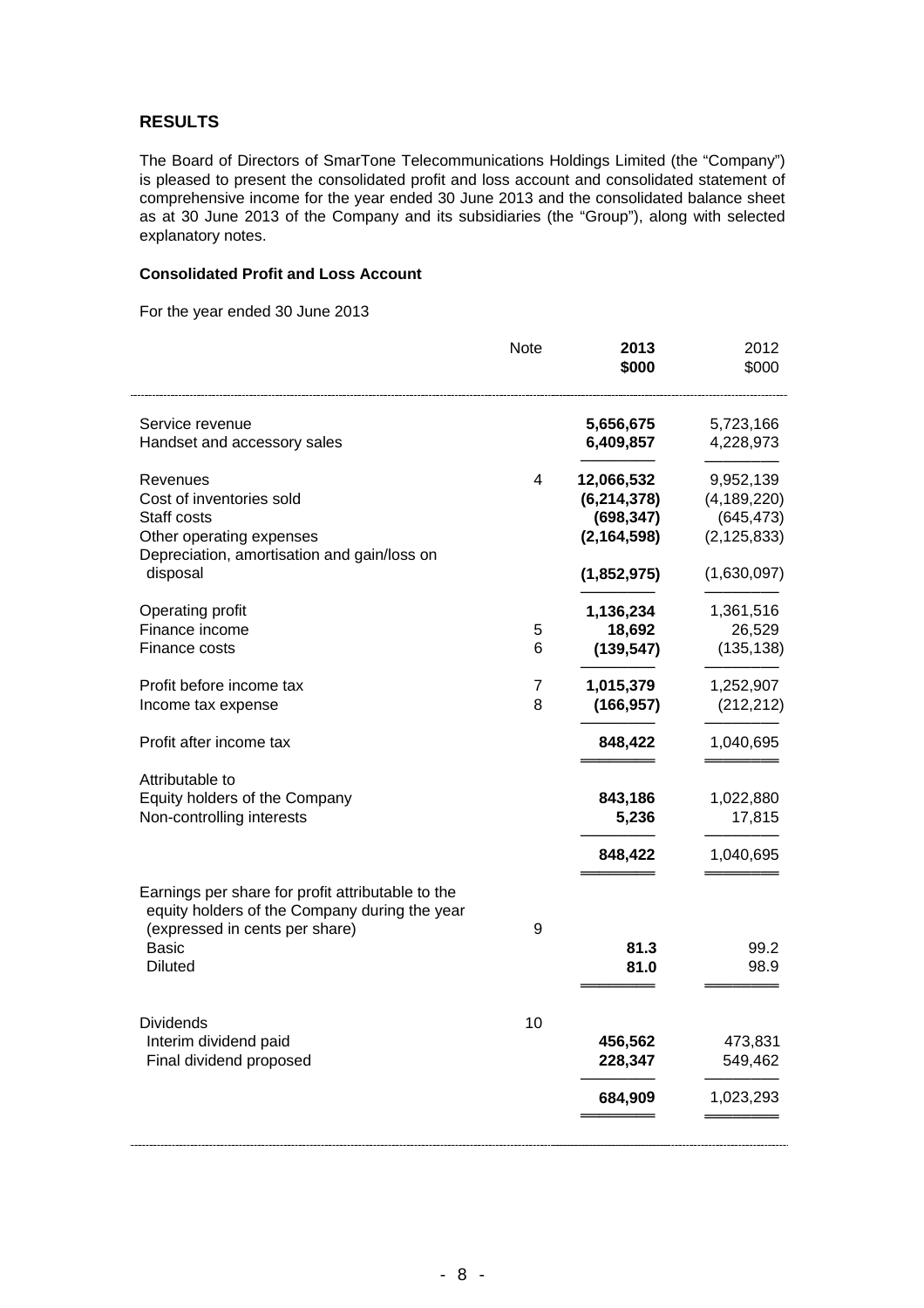# **Consolidated Statement of Comprehensive Income**

For the year ended 30 June 2013

| 2013<br>\$000 | 2012<br>\$000 |
|---------------|---------------|
| 848,422       | 1,040,695     |
|               |               |
|               | (400)         |
| 1,471         | 1,669         |
| 2,852         | 1,269         |
| 851,274       | 1,041,964     |
|               |               |
| 846,038       | 1,024,149     |
| 5,236         | 17,815        |
| 851,274       | 1,041,964     |
|               | 1,381         |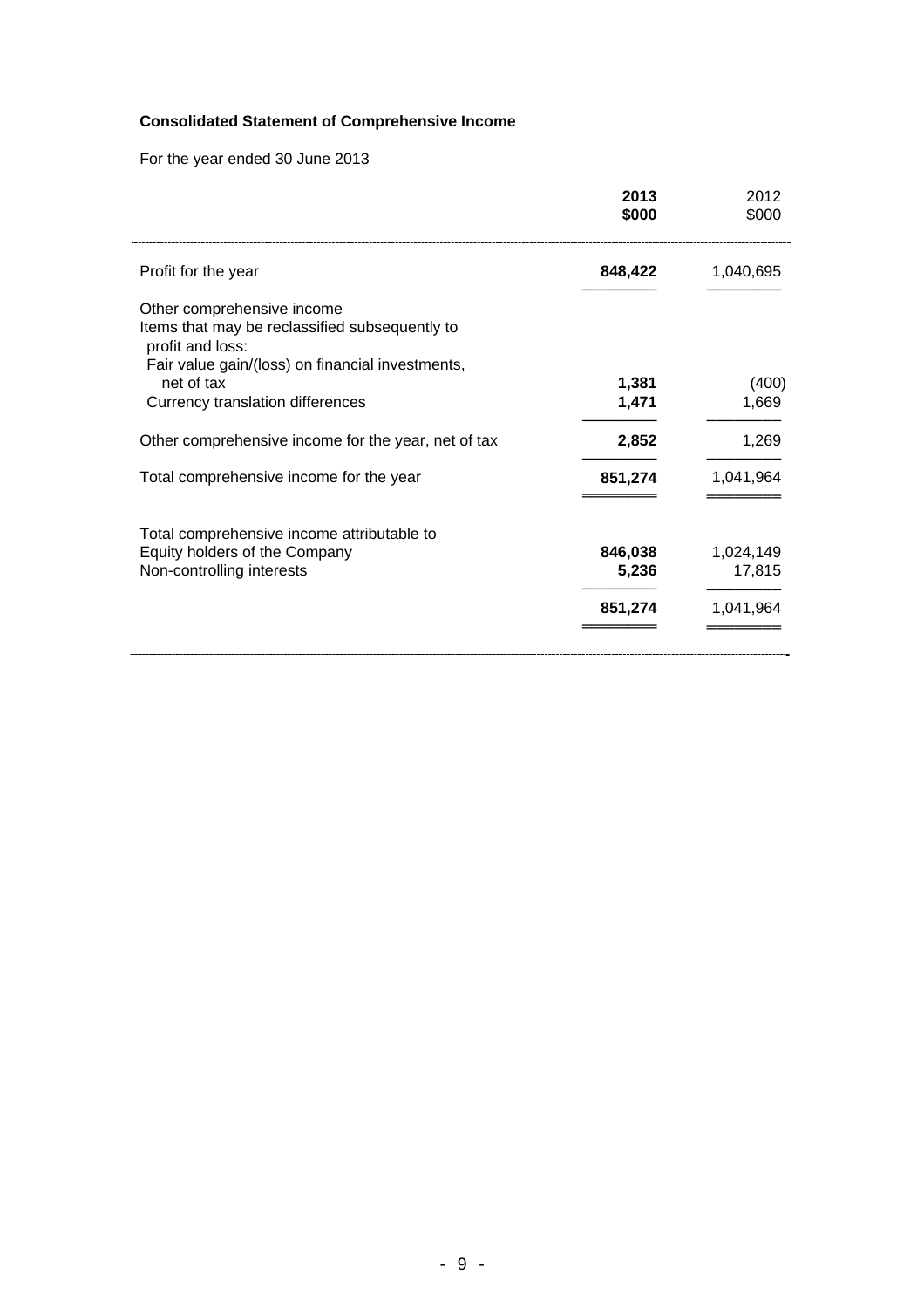### **Consolidated Balance Sheet**

At 30 June 2013

|                                              | Note | 2013<br>\$000 | 2012<br>\$000 |
|----------------------------------------------|------|---------------|---------------|
| <b>Non-current assets</b>                    |      |               |               |
| Leasehold land and land use rights           |      | 15,306        | 15,650        |
| <b>Fixed assets</b>                          |      | 3,185,637     | 2,529,922     |
| Interest in an associate                     |      | 3             | 3             |
| Intangible assets                            |      | 2,989,220     | 2,601,660     |
| Deposits and prepayments                     |      | 79,786        | 70,084        |
| Deferred income tax assets                   |      | 7,549         | 3,670         |
|                                              |      | 6,277,501     | 5,220,989     |
| <b>Current assets</b>                        |      |               |               |
| Inventories                                  |      | 103,164       | 255,236       |
| <b>Financial investments</b>                 |      | 3,279         | 82,678        |
| Trade receivables                            | 11   | 398,877       | 341,311       |
| Deposits and prepayments                     |      | 167,984       | 157,665       |
| Other receivables                            |      | 167,100       | 77,380        |
| Pledged bank deposits                        |      | 6,269         | 8,727         |
| Short-term bank deposits                     |      | 1,858,466     | 56,469        |
| Cash and cash equivalents                    |      | 645,502       | 1,268,400     |
|                                              |      | 3,350,641     | 2,247,866     |
| <b>Current liabilities</b>                   |      |               |               |
| Trade payables                               | 12   | 536,654       | 615,533       |
| Other payables and accruals                  |      | 776,758       | 892,104       |
| Current income tax liabilities               |      | 177,922       | 174,094       |
| Bank borrowings                              |      | 65,153        |               |
| Customer prepayments and deposits            |      | 757,989       | 866,982       |
| Deferred income                              |      | 204,630       | 192,731       |
| Mobile licence fee liabilities               |      | 176,948       | 167,156       |
|                                              |      | 2,696,054     | 2,908,600     |
| Net current assets/(liabilities)             |      | 654,587       | (660, 734)    |
| <b>Total assets less current liabilities</b> |      | 6,932,088     | 4,560,255     |
| <b>Non-current liabilities</b>               |      |               |               |
| Customer prepayments and deposits            |      | 316,221       | 347,856       |
| Asset retirement obligations                 |      | 62,132        | 61,296        |
| Bank and other borrowings                    |      | 2,529,646     | 66,000        |
| Mobile licence fee liabilities               |      | 615,120       | 707,187       |
|                                              |      | 360,991       | 203,355       |
| Deferred income tax liabilities              |      |               |               |
|                                              |      | 3,884,110     | 1,385,694     |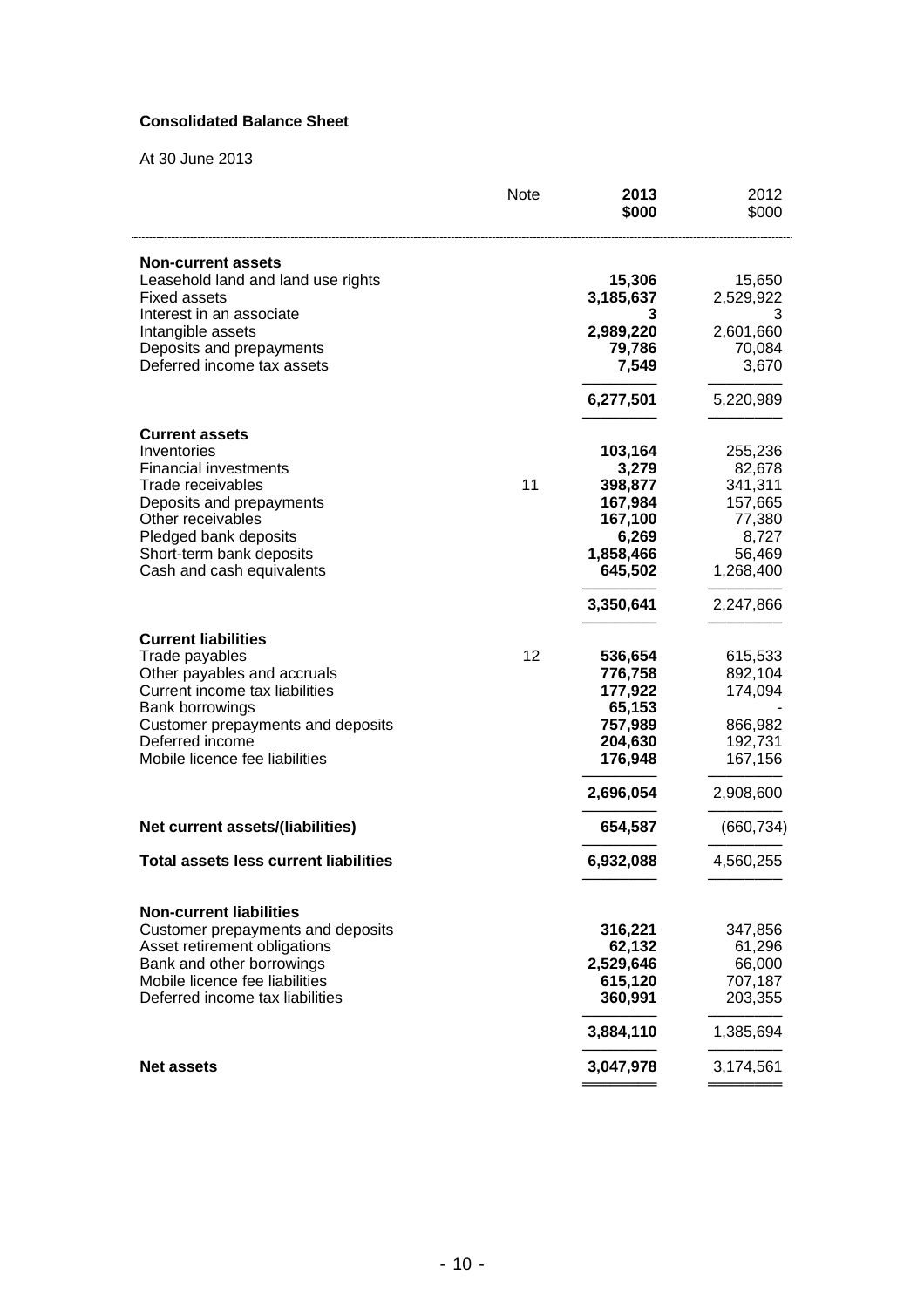### **Consolidated Balance Sheet**

At 30 June 2013

|                                             | 2013<br>\$000 | 2012<br>\$000 |
|---------------------------------------------|---------------|---------------|
| <b>Capital and reserves</b>                 |               |               |
| Share capital                               | 103,794       | 103,672       |
| Reserves                                    | 2,882,121     | 3,007,266     |
| Total equity attributable to equity holders |               |               |
| of the Company                              | 2,985,915     | 3,110,938     |
| Non-controlling interests                   | 62.063        | 63,623        |
| <b>Total equity</b>                         | 3,047,978     | 3,174,561     |
|                                             |               |               |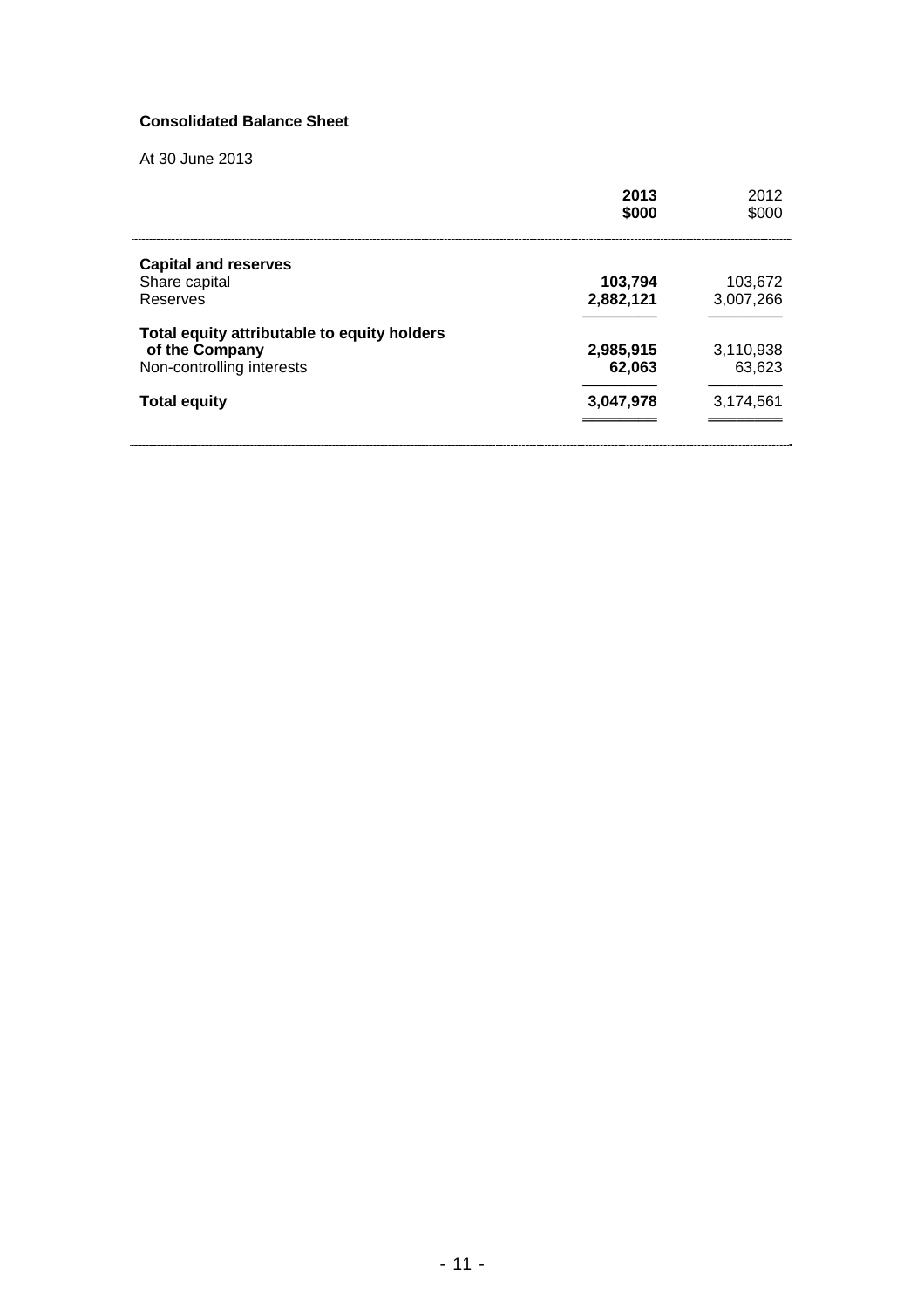#### **Notes to the Consolidated Financial Statements**

#### **1 General information**

SmarTone Telecommunications Holdings Limited (the "Company") and its subsidiaries (together, the "Group") are principally engaged in the provision of telecommunications services and the sale of handsets and accessories in Hong Kong and Macau.

The Company is a limited liability company incorporated in Bermuda. The address of its head office and principal place of business is 31/F, Millennium City 2, 378 Kwun Tong Road, Kwun Tong, Hong Kong.

The Company has its listing on The Stock Exchange of Hong Kong Limited.

These consolidated financial statements are presented in thousands of units of Hong Kong dollars (\$000), unless otherwise stated. These consolidated financial statements have been approved for issue by the Board of Directors on 11 September 2013.

#### **2 Summary of significant accounting policies**

The principal accounting policies applied in the preparation of these consolidated financial statements have been consistently applied to all the years presented, unless otherwise stated.

#### **3 Basis of preparation**

The consolidated financial statements of the Company have been prepared in accordance with Hong Kong Financial Reporting Standards ("HKFRS"). The consolidated financial statements have been prepared under the historical cost convention, as modified by certain available-for-sale financial assets.

The preparation of financial statements in conformity with HKFRS requires the use of certain critical accounting estimates. It also requires management to exercise its judgement in the process of applying the Group's accounting policies.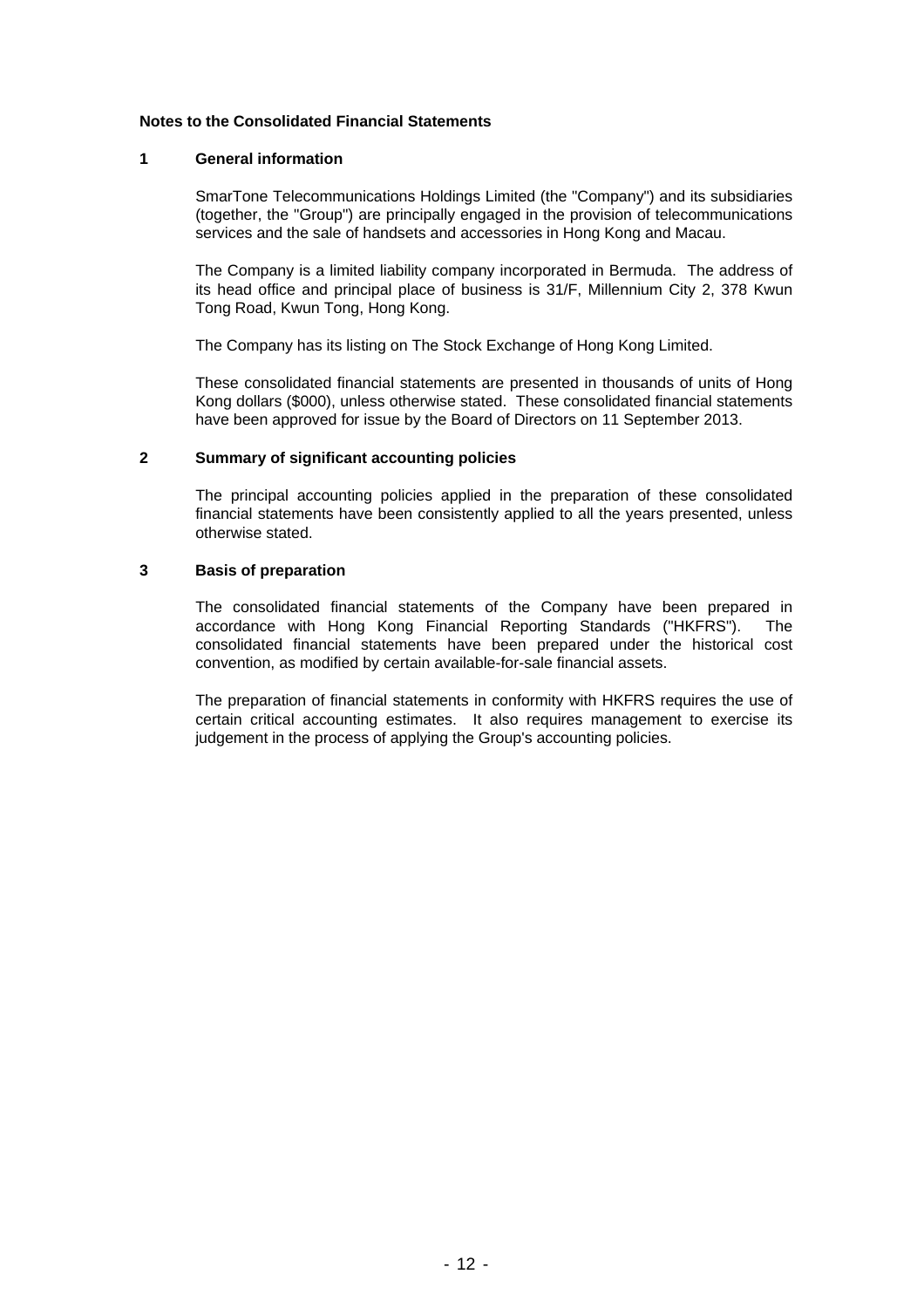#### **3 Basis of preparation** *(continued)*

 (a) Revised standards and amendments to standards relevant to and adopted by the Group

The following amendment to standard is mandatory and relevant to the Group for the financial year beginning on 1 July 2012.

HKAS 1 (Amendment) Presentation of Financial Statements<sup>1</sup>

 $1$  Effective for annual periods beginning on or after 1 July 2012.

The adoption of the above amendment to the existing standard has no significant impact on these financial statements.

(b) New and revised standards, amendments and interpretations have been issued but are not yet effective and have not been early adopted by the Group

The following new and revised standards, amendments to standards and interpretations to existing standards have been published and are mandatory for the Group's accounting policies beginning on or after 1 July 2013 or later periods but which the Group has not early adopted.

| Annual Improvements Project                       | Annual Improvements 2009-2011 Cycle <sup>1</sup>                                                                                            |
|---------------------------------------------------|---------------------------------------------------------------------------------------------------------------------------------------------|
| HKAS 19 (Amendment)                               | Employee Benefits <sup>1</sup>                                                                                                              |
| HKAS 27 (Revised 2011)                            | Separate Financial Statements <sup>1</sup>                                                                                                  |
| HKAS 28 (Revised 2011)                            | Investments in Associates and Joint Ventures <sup>1</sup>                                                                                   |
| HKAS 32 (Amendment)                               | Financial Instruments: Presentation - Offsetting<br>Financial Assets and Financial Liabilities <sup>2</sup>                                 |
| HKFRS 1 (Amendment)                               | First Time Adoption on Government Loans <sup>1</sup>                                                                                        |
| HKFRS 7 (Amendment)                               | Financial Instruments: Disclosures - Offsetting<br>Financial Assets and Financial Liabilities <sup>1</sup>                                  |
| HKFRS <sub>9</sub>                                | Financial Instruments <sup>3</sup>                                                                                                          |
| HKFRS 7 and HKFRS 9<br>(Amendments)               | Mandatory Effective Date and Transition<br>Disclosures <sup>3</sup>                                                                         |
| HKFRS 10                                          | Consolidated Financial Statements <sup>1</sup>                                                                                              |
| <b>HKFRS 11</b>                                   | Joint Arrangements <sup>1</sup>                                                                                                             |
| <b>HKFRS 12</b>                                   | Disclosure of Interests in Other Entities <sup>1</sup>                                                                                      |
| HKFRS 10, HKFRS 11<br>and HKFRS 12<br>(Amendment) | Consolidated Financial Statements, Joint<br>Arrangements and Disclosure of Interests in<br>Other Entities: Transition Guidance <sup>1</sup> |
| HKFRS 13                                          | Fair Value Measurements <sup>1</sup>                                                                                                        |
| $HK$ (IFRIC) $-$ Int 20                           | Stripping Costs in the Production Phase of a<br>Surface Mine <sup>1</sup>                                                                   |
| $HK$ (IFRIC) – Int 21                             | Levies <sup>2</sup>                                                                                                                         |
|                                                   |                                                                                                                                             |

- <sup>1</sup> Effective for annual periods beginning on or after 1 January 2013.
- 2 Effective for annual periods beginning on or after 1 January 2014.
- Effective for annual periods beginning on or after 1 January 2015.

The Group is in the process of assessing the impact of these new and revised standards, amendments to standards and interpretations to existing standards and does not expect that there will be a material impact on the consolidated financial statements of the Group.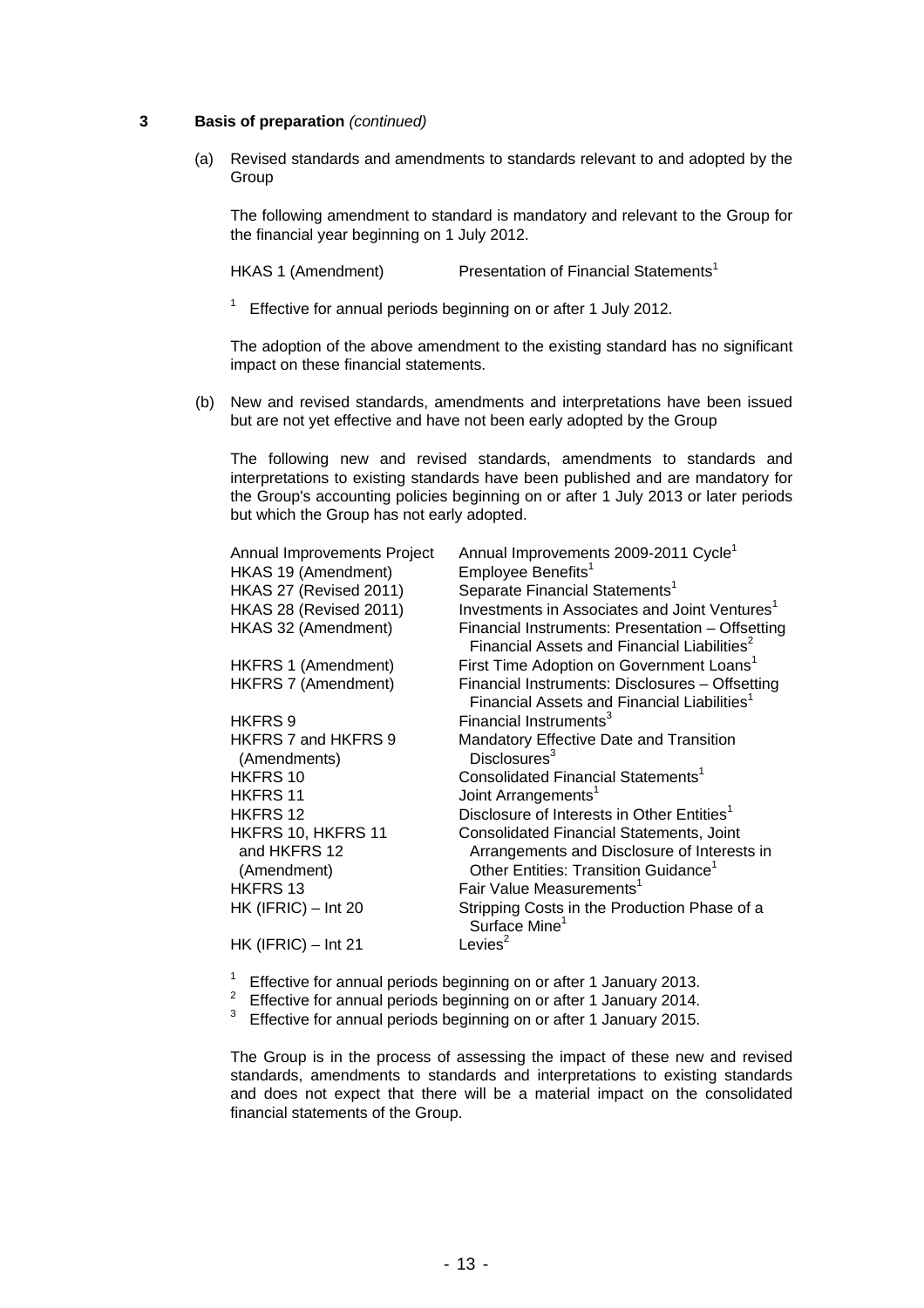#### **4 Segment reporting**

The chief operating decision-maker (the "CODM") has been identified as the Group's senior executive management. The CODM reviews the Group's internal reporting in order to assess performance and allocate resources. The CODM has determined the operating segments based on these reports.

The CODM considers the business from a geographic perspective. The CODM measures the performance of its segments based on earnings before interest, tax, depreciation, amortisation and gain/loss on disposal ("EBITDA") and operating profit.

An analysis of the Group's segment information by geographical segment is set out as follows:

|                                                       | For the year ended 30 June 2013 |                       |                             |                              |
|-------------------------------------------------------|---------------------------------|-----------------------|-----------------------------|------------------------------|
|                                                       | <b>Hong Kong</b><br>\$000       | <b>Macau</b><br>\$000 | <b>Elimination</b><br>\$000 | <b>Consolidated</b><br>\$000 |
| Revenues                                              | 11,817,947                      | 734,927               | (486, 342)                  | 12,066,532                   |
| <b>EBITDA</b><br>Depreciation,                        | 2,901,656                       | 87,553                |                             | 2,989,209                    |
| amortisation and gain<br>on disposal                  | (1,788,875)                     | (64, 321)             | 221                         | (1,852,975)                  |
| Operating profit                                      | 1,112,781                       | 23,232                | 221                         | 1,136,234                    |
| Finance income<br>Finance costs                       |                                 |                       |                             | 18,692<br>(139, 547)         |
| Profit before income tax                              |                                 |                       |                             | 1,015,379                    |
| Other information<br>Additions to fixed<br>assets     | 1,195,364                       | 54,047                |                             | 1,249,411                    |
| Additions to intangible<br>assets                     | 1,680,166                       | 19,516                |                             | 1,699,682                    |
| Depreciation<br>Amortisation of<br>leasehold land and | 533,158                         | 41,313                | (221)                       | 574,250                      |
| land use rights<br>Amortisation of                    | 687                             |                       |                             | 687                          |
| intangible assets<br>(Gain)/loss on disposal          | 1,262,950                       | 22,584                |                             | 1,285,534                    |
| of fixed assets<br>Impairment loss of                 | (7, 920)                        | 424                   |                             | (7, 496)                     |
| trade receivables                                     | 16,150                          | 522                   |                             | 16,672                       |
| Impairment loss of<br>inventories                     | 7,650                           | 1,070                 |                             | 8,720                        |
|                                                       |                                 |                       |                             |                              |

(a) Segment results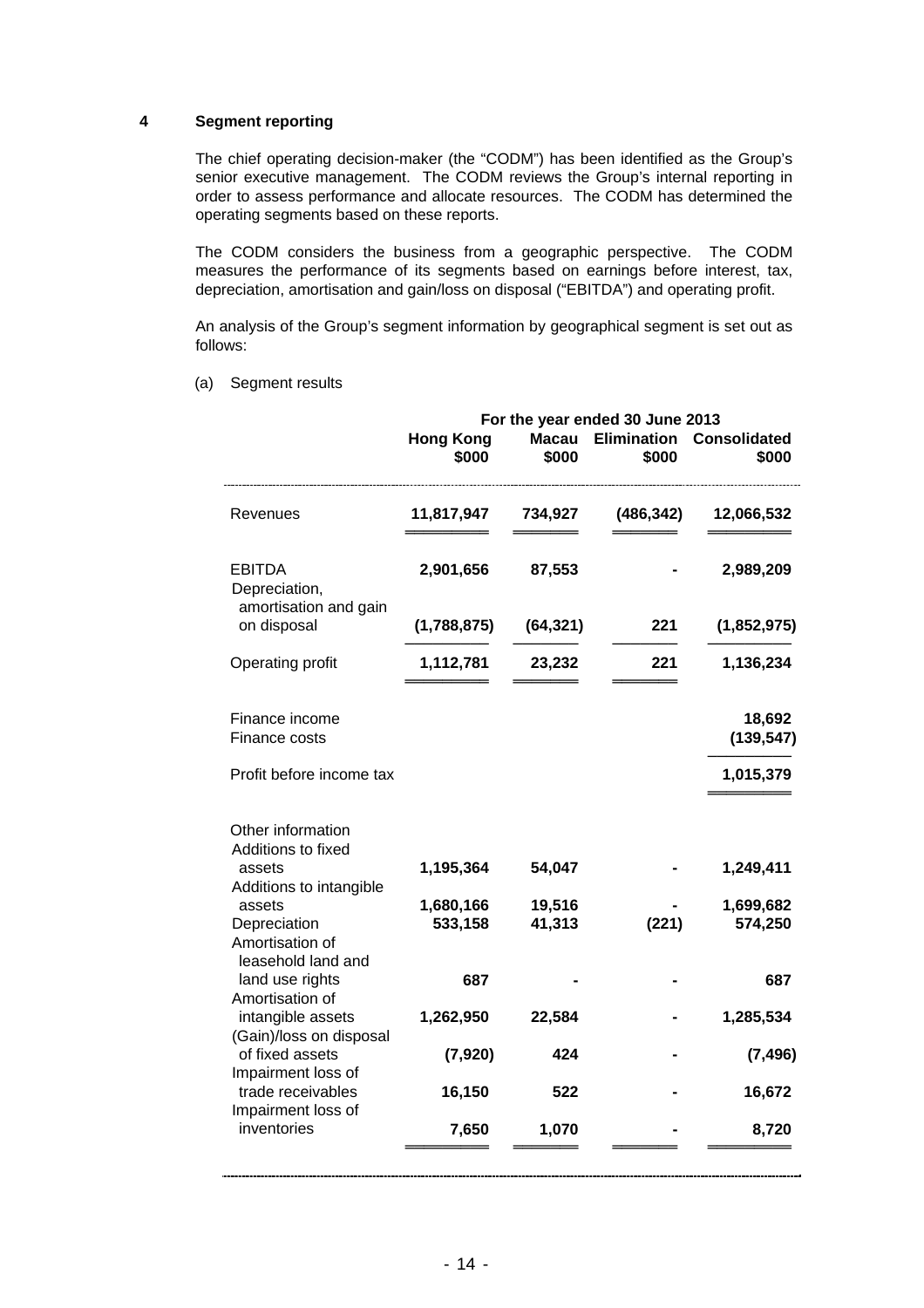### **4 Segment reporting** *(continued)*

#### (a) Segment results *(continued)*

|                                                                 | For the year ended 30 June 2012 |                  |                      |                       |
|-----------------------------------------------------------------|---------------------------------|------------------|----------------------|-----------------------|
|                                                                 | Hong Kong<br>\$000              | Macau<br>\$000   | Elimination<br>\$000 | Consolidated<br>\$000 |
| Revenues                                                        | 9,669,376                       | 384,743          | (101, 980)           | 9,952,139             |
| EBITDA<br>Depreciation,                                         | 2,857,715                       | 133,898          |                      | 2,991,613             |
| amortisation and loss<br>on disposal                            | (1,569,117)                     | (61, 436)        | 456                  | (1,630,097)           |
| Operating profit                                                | 1,288,598                       | 72,462           | 456                  | 1,361,516             |
| Finance income<br>Finance costs                                 |                                 |                  |                      | 26,529<br>(135, 138)  |
| Profit before income tax                                        |                                 |                  |                      | 1,252,907             |
| Other information<br>Additions to fixed                         |                                 |                  |                      |                       |
| assets<br>Additions to intangible                               | 802,610                         | 136,380          |                      | 938,990               |
| assets<br>Depreciation<br>Amortisation of<br>leasehold land and | 1,190,983<br>464,532            | 17,186<br>44,637 | (456)                | 1,208,169<br>508,713  |
| land use rights<br>Amortisation of                              | 684                             |                  |                      | 684                   |
| intangible assets<br>Loss/(gain) on disposal                    | 1,098,112                       | 16,804           |                      | 1,114,916             |
| of fixed assets<br>Impairment loss of                           | 5,789                           | (5)              |                      | 5,784                 |
| financial investments<br>Impairment loss of                     | 23,381                          |                  |                      | 23,381                |
| trade receivables<br>Impairment loss of                         | 16,192                          | 282              |                      | 16,474                |
| inventories                                                     | 4,824                           | 416              |                      | 5,240                 |
|                                                                 |                                 |                  |                      |                       |

Sales between segments are carried out in accordance with terms mutually agreed by the relevant parties.

L.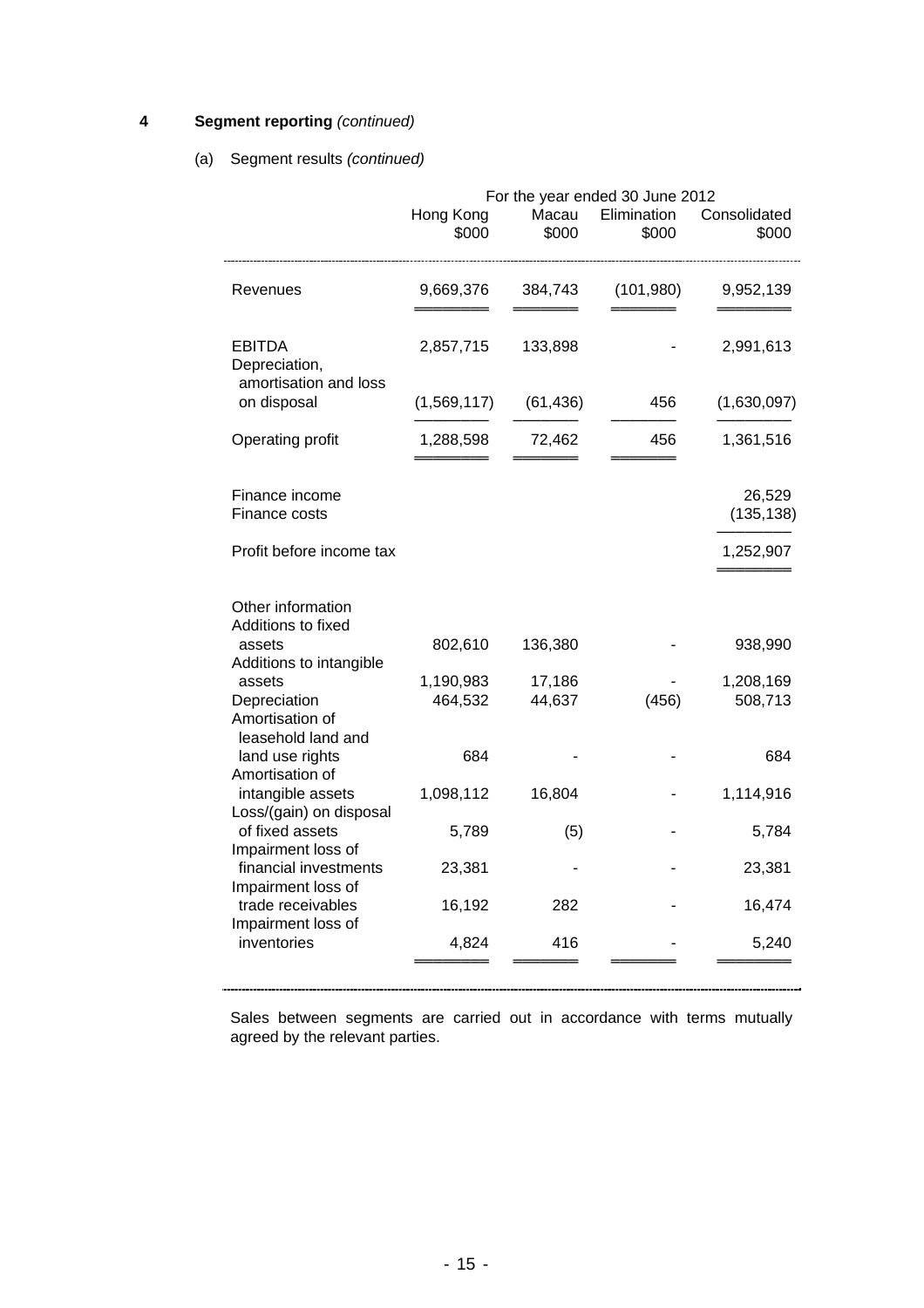#### **4 Segment reporting** *(continued)*

#### (b) Segment assets/(liabilities)

|                     | <b>Hong Kong</b><br>\$000 | \$000          | At 30 June 2013<br>\$000                | <b>Macau Unallocated Consolidated</b><br>\$000 |
|---------------------|---------------------------|----------------|-----------------------------------------|------------------------------------------------|
| Segment assets      | 9,215,100                 | 402,211        | 10,831                                  | 9,628,142                                      |
| Segment liabilities | (5,880,322)               | (160, 929)     | (538, 913)                              | (6,580,164)                                    |
|                     | Hong Kong<br>\$000        | Macau<br>\$000 | At 30 June 2012<br>Unallocated<br>\$000 | Consolidated<br>\$000                          |
| Segment assets      | 6,977,768                 | 404,736        | 86,351                                  | 7,468,855                                      |
| Segment liabilities | (3,760,962)               | (155, 883)     | (377, 449)                              | (4,294,294)                                    |

The total of non-current assets other than interest in an associate and deferred income tax assets located in Hong Kong is \$5,996,806,000 (2012: \$4,952,564,000), and the total of these non-current assets located in Macau is \$273,143,000 (2012: \$264,752,000).

Unallocated assets consist of interest in an associate, financial investments and deferred income tax assets.

Unallocated liabilities consist of current income tax liabilities and deferred income tax liabilities.

#### **5 Finance income**

| 9,886<br>443<br>4,684<br>11,737<br>17,607<br>222<br>642 |
|---------------------------------------------------------|
| 26,529<br>18,692                                        |
|                                                         |

Accretion income represents changes in the rental deposits due to passage of time calculated by applying an effective interest rate method of allocation to the amount of rental deposits at the beginning of the year.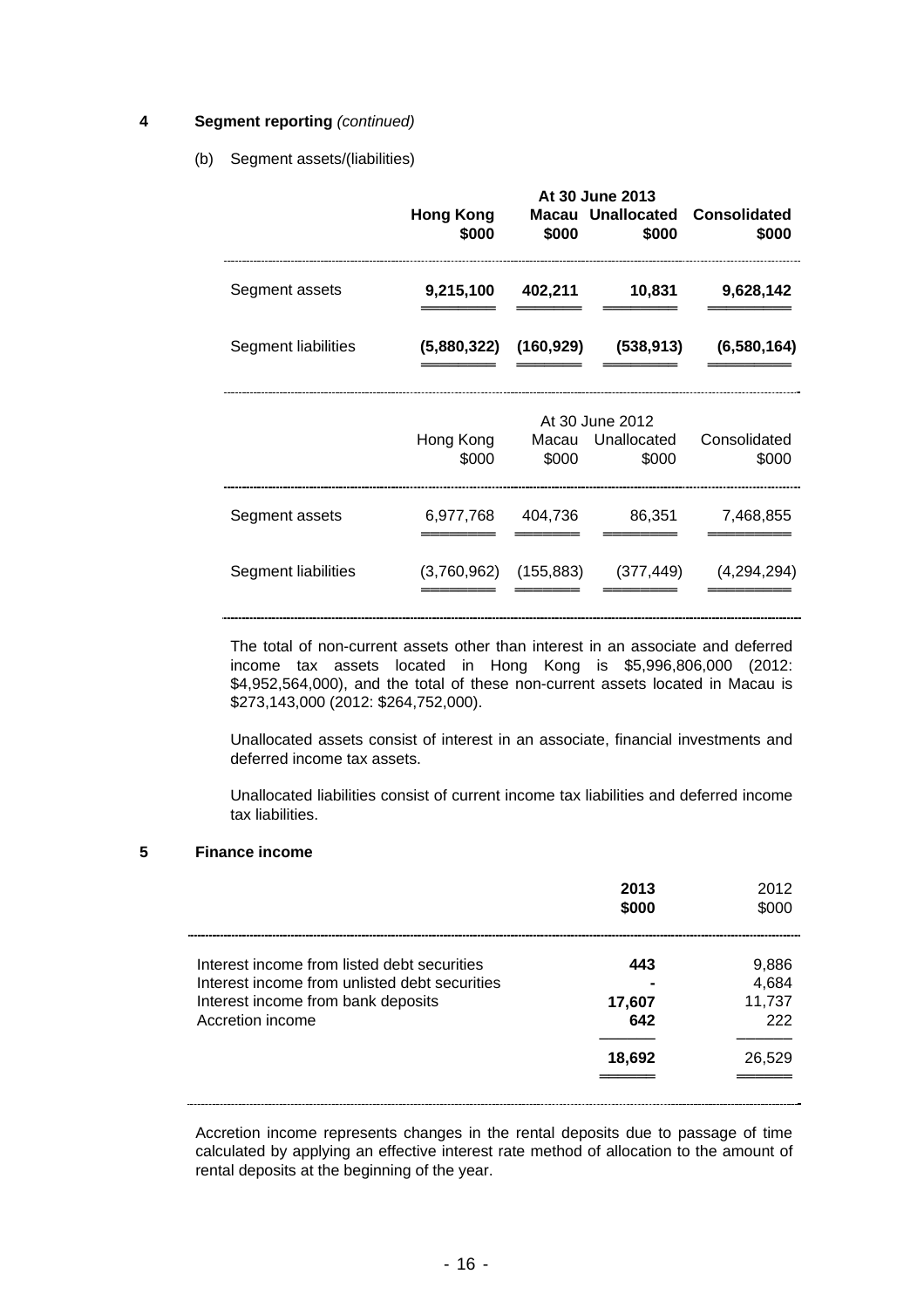#### **6 Finance costs**

|                                            | 2013<br>\$000 | 2012<br>\$000 |
|--------------------------------------------|---------------|---------------|
| Interest expense                           |               |               |
| Bank and other borrowings wholly repayable |               |               |
| within 5 years                             | 832           | 3,573         |
| Bank and other borrowings not wholly       |               |               |
| repayable within 5 years                   | 25,565        | 263           |
| Bank charges for credit card instalment    | 19,991        | 30,503        |
| Accretion expenses                         |               |               |
| Mobile licence fee liabilities             | 90,821        | 98,379        |
| Asset retirement obligations               | 2,338         | 2,420         |
|                                            | 139,547       | 135,138       |
|                                            |               |               |

Accretion expenses represent changes in the mobile licence fee liabilities and asset retirement obligations due to passage of time calculated by applying an effective interest rate method of allocation to the amount of the liabilities at the beginning of the year.

### **7 Profit before income tax**

Profit before income tax is stated after charging and crediting the following:

|                                                 | 2013<br>\$000 | 2012<br>\$000 |
|-------------------------------------------------|---------------|---------------|
| Charging:                                       |               |               |
| Cost of services provided                       | 476.774       | 564.521       |
| Operating lease rentals for land and buildings, |               |               |
| transmission sites and leased lines             | 902,948       | 782,734       |
| Impairment loss of financial investments        |               | 23,381        |
| Impairment loss of trade receivables (note 11)  | 16,672        | 16,474        |
| Impairment loss of inventories                  | 8,720         | 5,240         |
| Loss on disposal of fixed assets                |               | 5,784         |
| Auditor's remuneration                          | 2,319         | 2,276         |
| Crediting:                                      |               |               |
| Gain on disposal of fixed assets                | 7,496         |               |
| Net exchange gain                               | 2,499         | 1,570         |
|                                                 |               |               |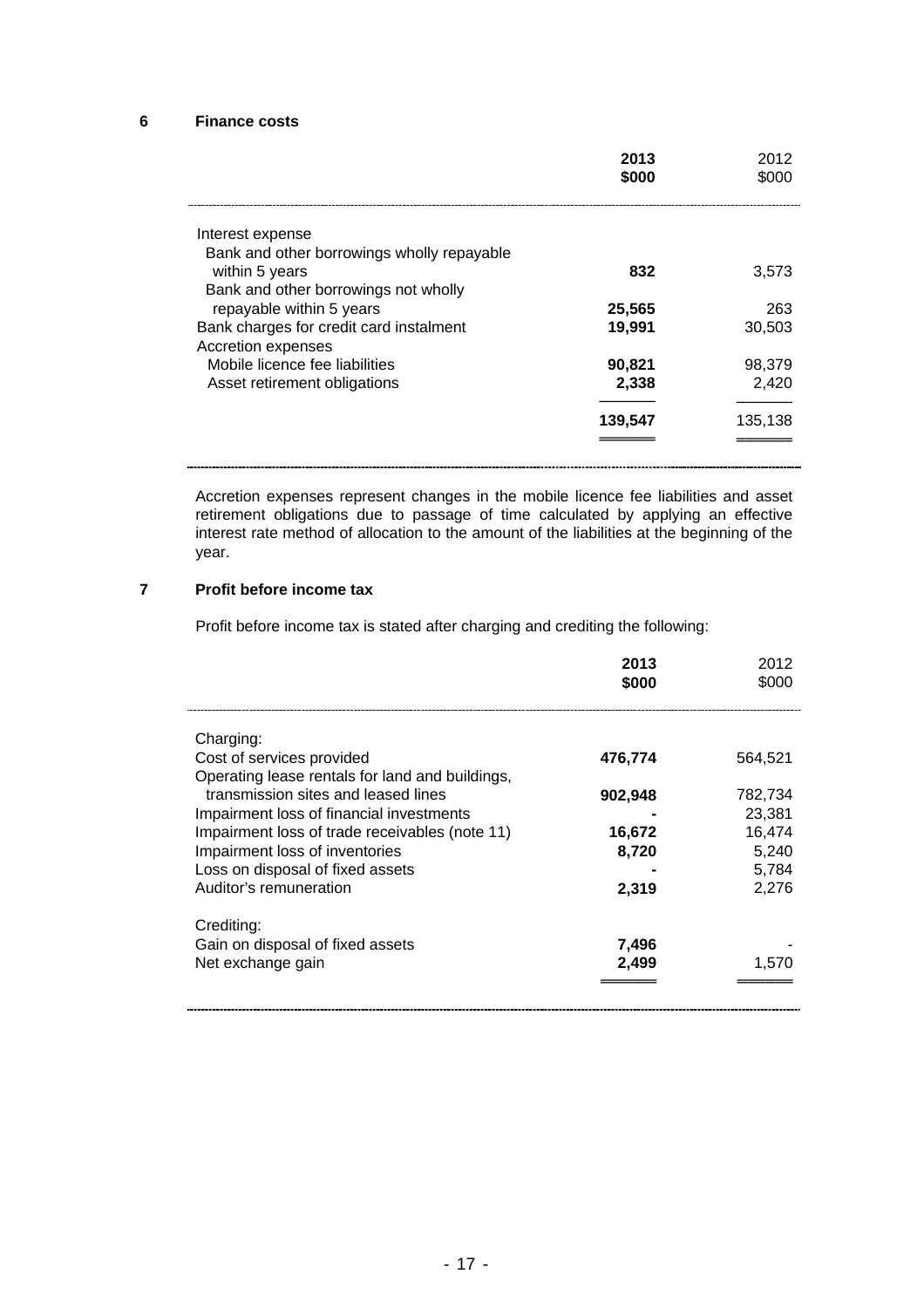### **8 Income tax expense**

Hong Kong profits tax has been provided at the rate of 16.5% (2012: 16.5%) on the estimated assessable profit for the year. Income tax on overseas profits has been calculated on the estimated assessable profit for the year at the tax rates prevailing in the countries in which the Group operates.

(a) The amount of income tax expense recognised in the consolidated profit and loss account represents:

|                                                 | 2013<br>\$000 | 2012<br>\$000 |
|-------------------------------------------------|---------------|---------------|
| Current income tax                              |               |               |
| Hong Kong profits tax                           | 9,507         | 161,778       |
| Overseas tax                                    | 3,773         | 9,786         |
| (Over)/under-provision in prior year tax charge |               |               |
| Hong Kong profits tax                           | (80)          | 149           |
|                                                 | 13,200        | 171,713       |
| Deferred income tax assets                      | (3,879)       | (3,670)       |
| Deferred income tax liabilities                 | 157,636       | 44,169        |
| Income tax expense                              | 166,957       | 212,212       |
|                                                 |               |               |

(b) The tax on the Group's profit before income tax differs from the theoretical amount that would arise using the applicable tax rate of the home country of the Group is as follows:

|                                                                                                                                                                                                                                                                                                                                                                                                                               | 2013<br>\$000                                                            | 2012<br>\$000                                                           |
|-------------------------------------------------------------------------------------------------------------------------------------------------------------------------------------------------------------------------------------------------------------------------------------------------------------------------------------------------------------------------------------------------------------------------------|--------------------------------------------------------------------------|-------------------------------------------------------------------------|
| Profit before income tax                                                                                                                                                                                                                                                                                                                                                                                                      | 1,015,379                                                                | 1,252,907                                                               |
| Notional tax on profit before income tax,<br>calculated at Hong Kong tax rate of 16.5%<br>(2012: 16.5%)<br>Effect of different tax rates in other countries<br>Expenses not deductible for tax purposes<br>Income not subject to tax<br>Utilisation of previously unrecognised tax<br>losses<br>(Over)/under-provision in prior year<br>Tax loss not recognised<br>Temporary differences not recognised<br>Income tax expense | 167,538<br>(1, 488)<br>131<br>(3,260)<br>(80)<br>759<br>3,357<br>166,957 | 206,729<br>523<br>300<br>(3,991)<br>(1,670)<br>149<br>10,165<br>212,212 |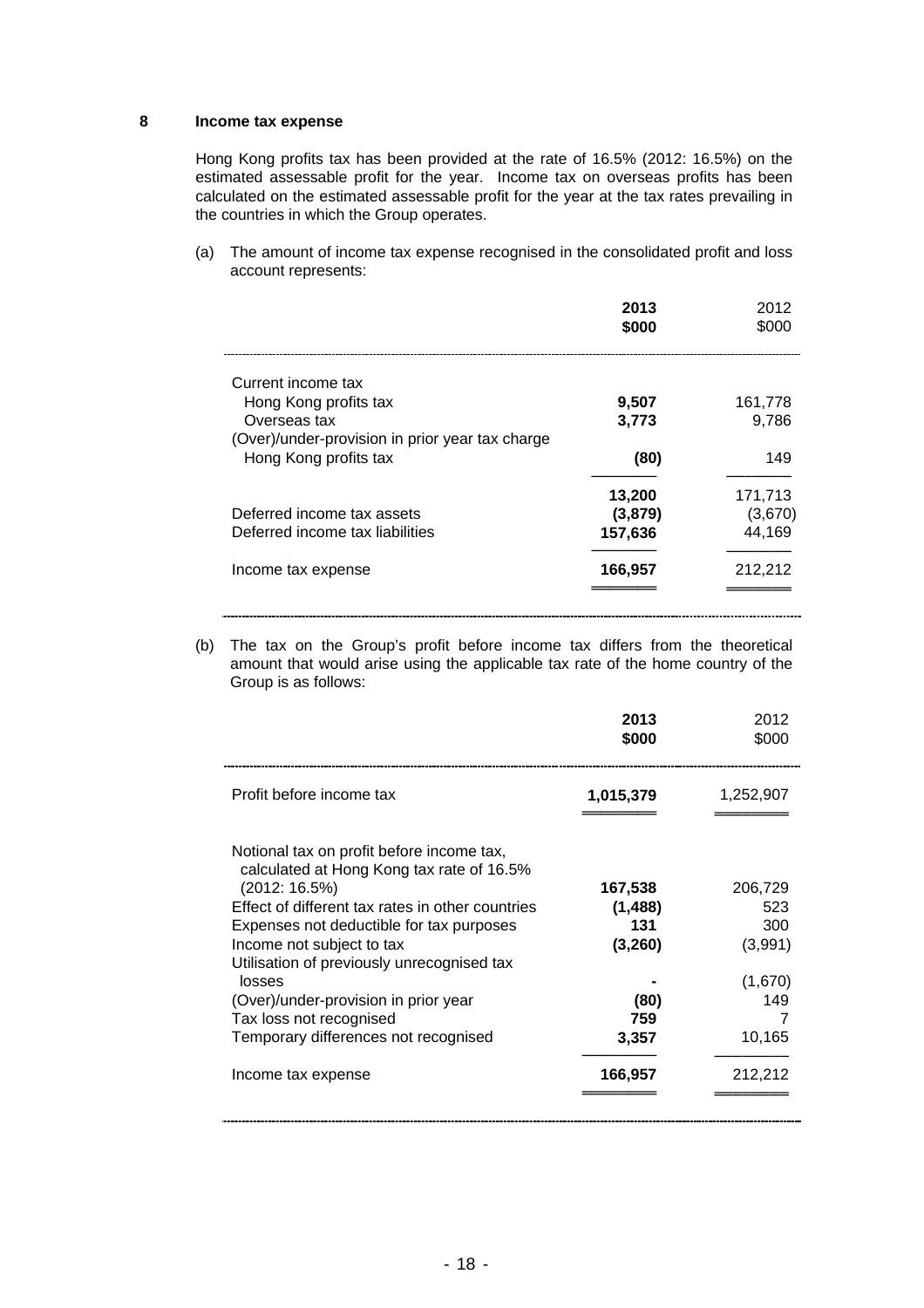#### **9 Earnings per share**

(a) Basic

Basic earnings per share is calculated by dividing the profit attributable to equity holders of the Company by the weighted average number of ordinary shares in issue.

|                                                                | 2013          | 2012          |
|----------------------------------------------------------------|---------------|---------------|
| Profit attributable to equity holder of the<br>Company (\$000) | 843,186       | 1,022,880     |
| Weighted average number of ordinary<br>shares in issue         | 1,037,392,866 | 1,030,625,581 |
| Basic earnings per share (cents per share)                     | 81.3          | 99.2          |

#### (b) Diluted

Diluted earnings per share is calculated by adjusting the weighted average number of ordinary shares outstanding to assume conversion of all dilutive potential ordinary shares. For dilutive share options, a calculation is done to determine the number of shares that could have been acquired at fair value (determined as the average market share price of the Company's shares) based on the monetary value of the subscription rights attached to outstanding share options. The number of shares calculated as above is compared with the number of shares that would have been issued assuming the exercise of the share options.

|                                                                                                 | 2013                       | 2012                       |
|-------------------------------------------------------------------------------------------------|----------------------------|----------------------------|
| Profit attributable to equity holders of the<br>Company (\$000)                                 | 843,186                    | 1,022,880                  |
| Weighted average number of ordinary<br>shares in issue<br>Adjustment for dilutive share options | 1,037,392,866<br>3,409,162 | 1,030,625,581<br>4,041,620 |
| Weighted average number of ordinary<br>shares for diluted earnings per share                    | 1,040,802,028              | 1,034,667,201              |
| Diluted earnings per share (cents per share)                                                    | 81.0                       | 98.9                       |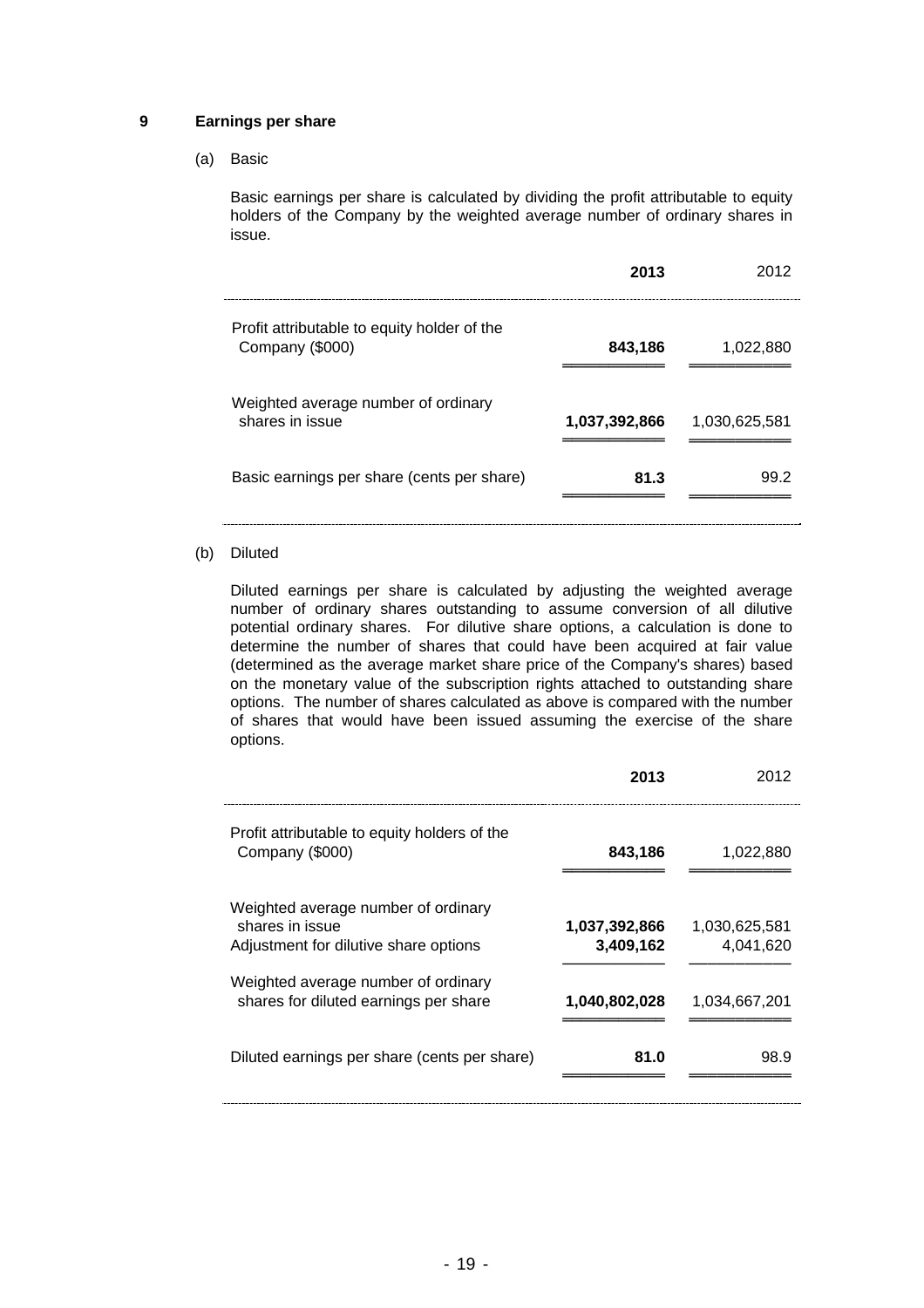#### **10 Dividends**

|                                                                     | 2013<br>\$000 | 2012<br>\$000 |
|---------------------------------------------------------------------|---------------|---------------|
| Interim dividend, paid, of 44 cents<br>(2012: 46 cents) per share   | 456,562       | 473,831       |
| Final dividend, proposed, of 22 cents<br>(2012: 53 cents) per share | 228,347       | 549,462       |
|                                                                     | 684,909       | 1,023,293     |
|                                                                     |               |               |

For the dividends attributable to the year ended 30 June 2013 and 2012, scrip dividend elections were offered to shareholders.

At a meeting held on 11 September 2013, the directors proposed a final dividend of 22 cents per share. This proposed dividend is not reflected as a dividend payable in these financial statements, but will be reflected as an appropriation of retained profits for the year ending 30 June 2014.

The proposed final dividend is calculated based on the number of shares in issue at the date of approval of these financial statements.

The aggregate amounts of the dividends paid and proposed during 2013 and 2012 have been disclosed in the consolidated profit and loss account in accordance with the Hong Kong Companies Ordinance.

#### **11 Trade receivables**

The credit periods granted by the Group to its customers generally range from 15 days to 45 days from the date of invoice. An ageing analysis of trade receivables, net of provision, based on invoice date is as follows:

|                                                                    | 2013<br>\$000                       | 2012<br>\$000                        |
|--------------------------------------------------------------------|-------------------------------------|--------------------------------------|
| Current to 30 days<br>31 - 60 days<br>61 - 90 days<br>Over 90 days | 372,882<br>9,719<br>1,849<br>14,427 | 300,119<br>13,834<br>8,977<br>18,381 |
|                                                                    | 398,877                             | 341,311                              |

There is no concentration of credit risk with respect to trade receivables, as the Group has a large number of customers.

The Group has recognised a loss of \$16,672,000 (2012: \$16,474,000) for the impairment of its trade receivables during the year ended 30 June 2013. The loss has been included in "other operating expenses" in the consolidated profit and loss account. Amounts charged to the allowance account are generally written off, when there is no expectation of recovering additional cash.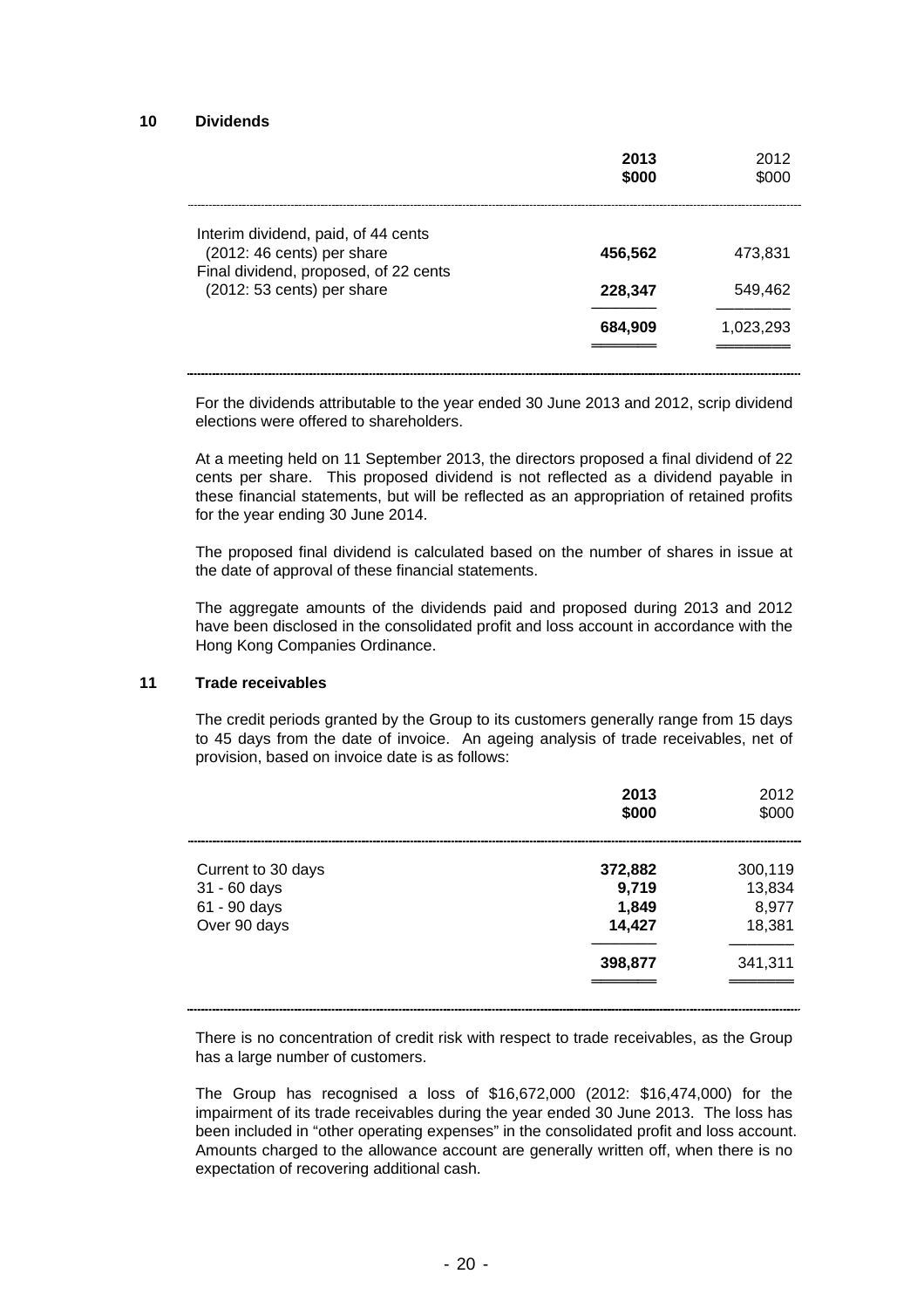# **12 Trade payables**

An ageing analysis of trade payables based on invoice date is as follows:

|                                                                    | 2013<br>\$000                                     | 2012<br>\$000                                    |
|--------------------------------------------------------------------|---------------------------------------------------|--------------------------------------------------|
| Current to 30 days<br>31 - 60 days<br>61 - 90 days<br>Over 90 days | 288,925<br>142,243<br>38,419<br>67,067<br>536,654 | 472,264<br>121,304<br>3,016<br>18,949<br>615,533 |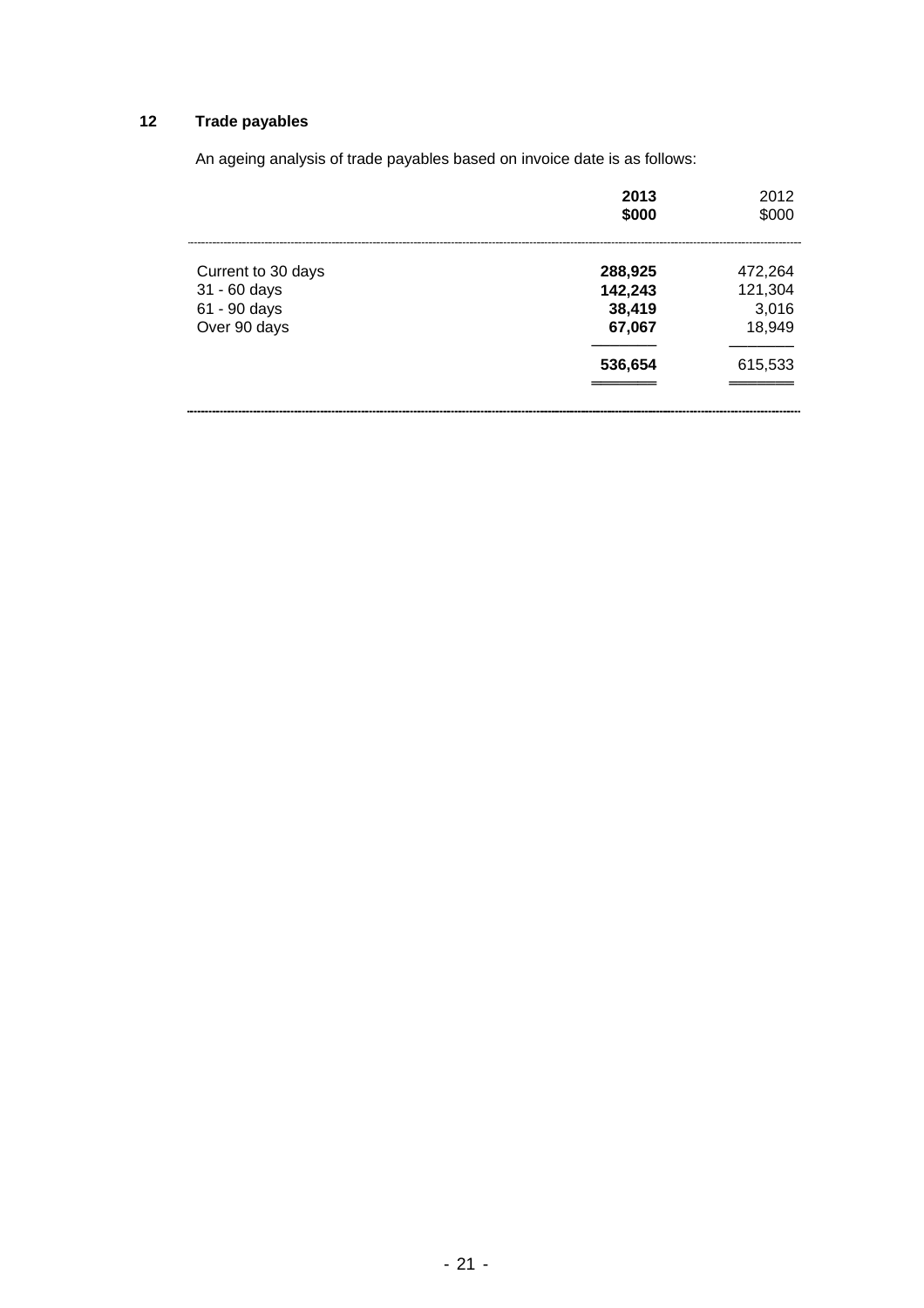### **DIVIDENDS**

The Directors recommended the payment of a final dividend for the year ended 30 June 2013 of 22 cents per share (2011/12: 53 cents). The proposed final dividend, together with the interim dividend of 44 cents per share paid by the Company during the year (2011/12: 46 cents), makes a total dividend for the year of 66 cents per share.

Subject to approval of the shareholders at the forthcoming Annual General Meeting, the proposed final dividend will be payable in cash, with an option to receive new and fully paid shares in lieu of cash under a scrip dividend scheme (the "Scrip Dividend Scheme"). The Directors may, after having made enquiry regarding the legal restrictions under the laws of the relevant place and the requirements of the relevant regulatory body or stock exchange in relation to the Scrip Dividend Scheme, exclude any shareholder outside Hong Kong from the Scrip Dividend Scheme provided that the Directors consider such exclusion to be necessary or expedient on account either of the legal restrictions under the laws of the relevant place or the requirements of the relevant regulatory body or stock exchange in that place. Such shareholders will receive the proposed final dividend in cash. A circular containing details of the Scrip Dividend Scheme and the relevant election form are expected to be sent to shareholders on or about Wednesday, 20 November 2013.

The Scrip Dividend Scheme is conditional upon the passing of the resolution relating to the payment of the proposed final dividend at the forthcoming Annual General Meeting and the Listing Committee of The Stock Exchange of Hong Kong Limited granting the listing of and permission to deal in the new shares to be issued under the Scrip Dividend Scheme.

The proposed final dividend will be distributed, and the share certificates issued under the Scrip Dividend Scheme will be sent on or about Tuesday, 17 December 2013 to shareholders whose names appear on the Register of Members of the Company on Monday, 11 November 2013.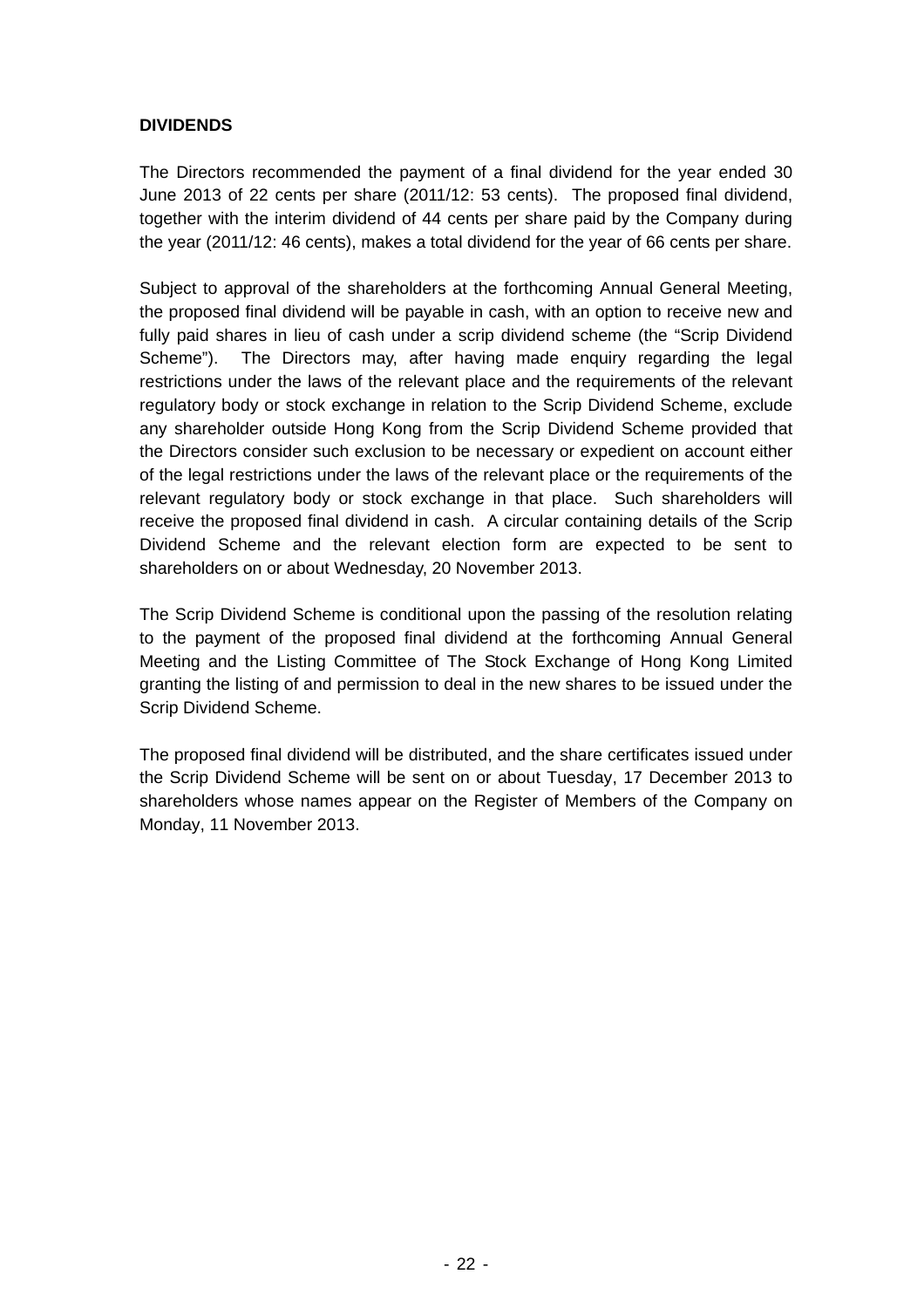### **CLOSURE OF REGISTER OF MEMBERS**

The Annual General Meeting of the Company is scheduled to be held on Friday, 1 November 2013. For determining the entitlement to attend and vote at the Annual General Meeting, the Register of Members of the Company will be closed from Wednesday, 30 October 2013 to Friday, 1 November 2013, both days inclusive, during which period no transfer of shares will be effected. In order to be eligible to attend and vote at the Annual General Meeting, all transfers accompanied by the relevant share certificates must be lodged with the Company's Share Registrar in Hong Kong, Computershare Hong Kong Investor Services Limited at 17M Floor, Hopewell Centre, 183 Queen's Road East, Hong Kong for registration no later than 4:30 p.m. on Tuesday, 29 October 2013.

The record date for entitlement to the proposed final dividend is Monday, 11 November 2013. For determining the entitlement to the proposed final dividend, the Register of Members of the Company will be closed for one day on Monday, 11 November 2013 during which no transfer of shares will be effected. In order to qualify for the proposed final dividend, all transfers accompanied by the relevant share certificates must be lodged with the Company's Share Registrar in Hong Kong, Computershare Hong Kong Investor Services Limited (address as per above) for registration no later than 4:30 p.m. on Friday, 8 November 2013.

### **PURCHASE, SALE OR REDEMPTION OF SHARES**

At no time during the year ended 30 June 2013 was there any purchase, sale or redemption by the Company, or any of its subsidiaries, of the Company's shares.

### **REVIEW OF ANNUAL RESULTS BY AUDIT COMMITTEE**

The Audit Committee of the Company has reviewed the financial statements as well as the internal audit reports of the Group for the year ended 30 June 2013. The Committee was satisfied that the accounting policies and methods of computation adopted by the Group are in accordance with the current best practices in Hong Kong. The Committee found no unusual items that were omitted from the financial statements and was satisfied with the disclosure of data and explanations shown in the financial statements. The Committee was also satisfied with the internal control measures adopted by the Group.

The financial information disclosed above complies with the disclosure requirements of Appendix 16 of the Rules Governing the Listing of Securities on The Stock Exchange of Hong Kong Limited (the "Listing Rules").